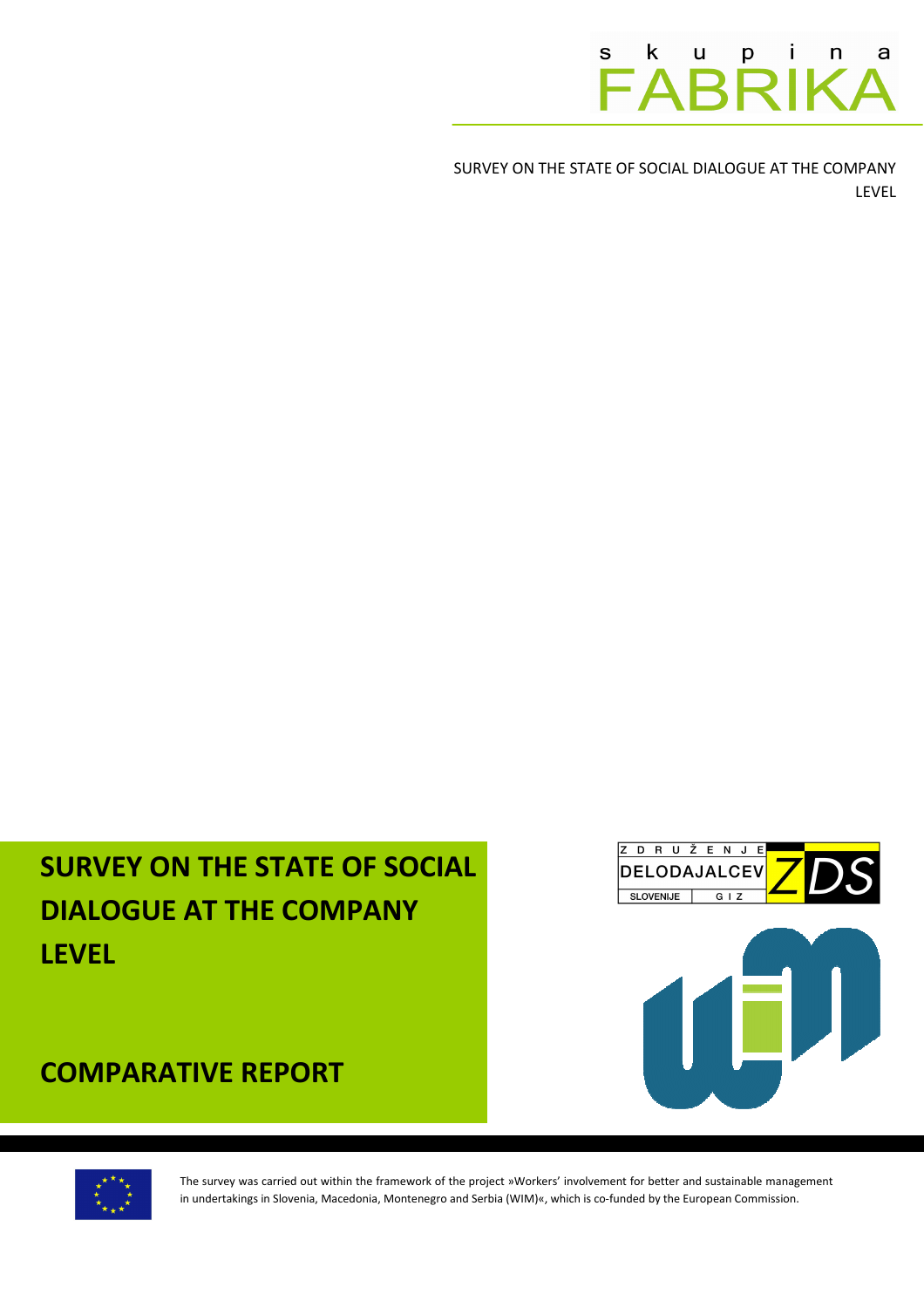





Radomerje 14 / L info@skupina-fabrika.com

www.skupina-fabrika.com

| <b>CLIENT</b>                              |
|--------------------------------------------|
| Združenje delodajalcev Slovenije           |
| Dimičeva ulica 9                           |
| SI-1000 Ljubljana                          |
|                                            |
| <b>PROJECT MANAGERS</b>                    |
| Skupina FABRIKA raziskave in razvoj d.o.o. |

| Hana Vodeb  | +386 41 6 1234 7 | hana@skupina-fabrika.com |
|-------------|------------------|--------------------------|
|             |                  |                          |
| Nina Kristl | +386 40 4 3376 2 | nina@skupina-fabrika.com |
|             |                  |                          |

#### NON-DISCLOSURE AGREEMENT ON PERSONAL DATA OF RESPONDENTS

According to ESOMAR and AAPOR codex, Skupina FABRIKA is obligated to protect personal data of its respondents. Thus, Skupina FABRIKA d.o.o. through all considerations prevents recognizing identity of its respondents. All variables or data fields that could directly point towards an identity of a respondent are eliminated from databases and reports. Also, answers of respondents are physically separated from their personal data.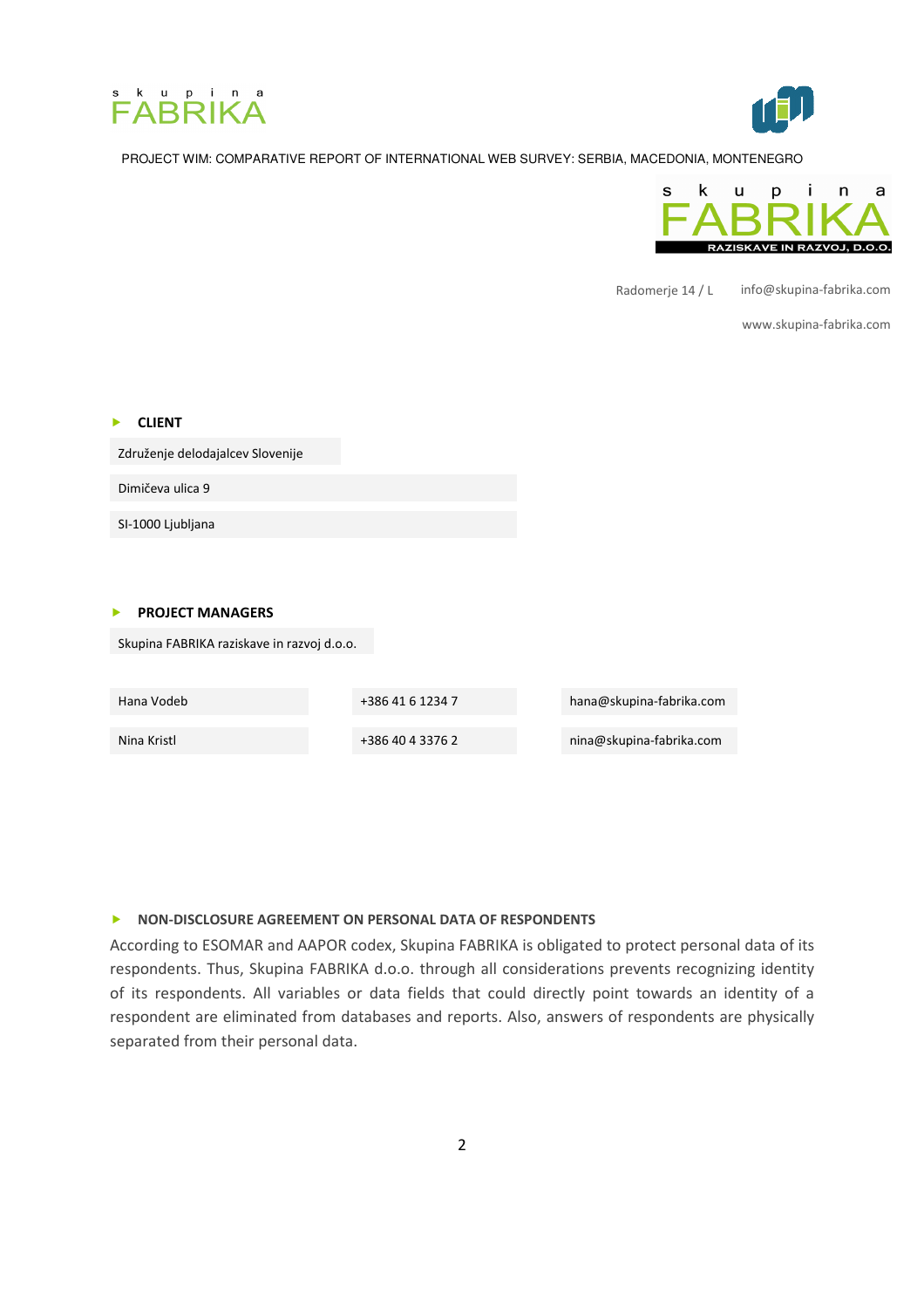



# **INDEX**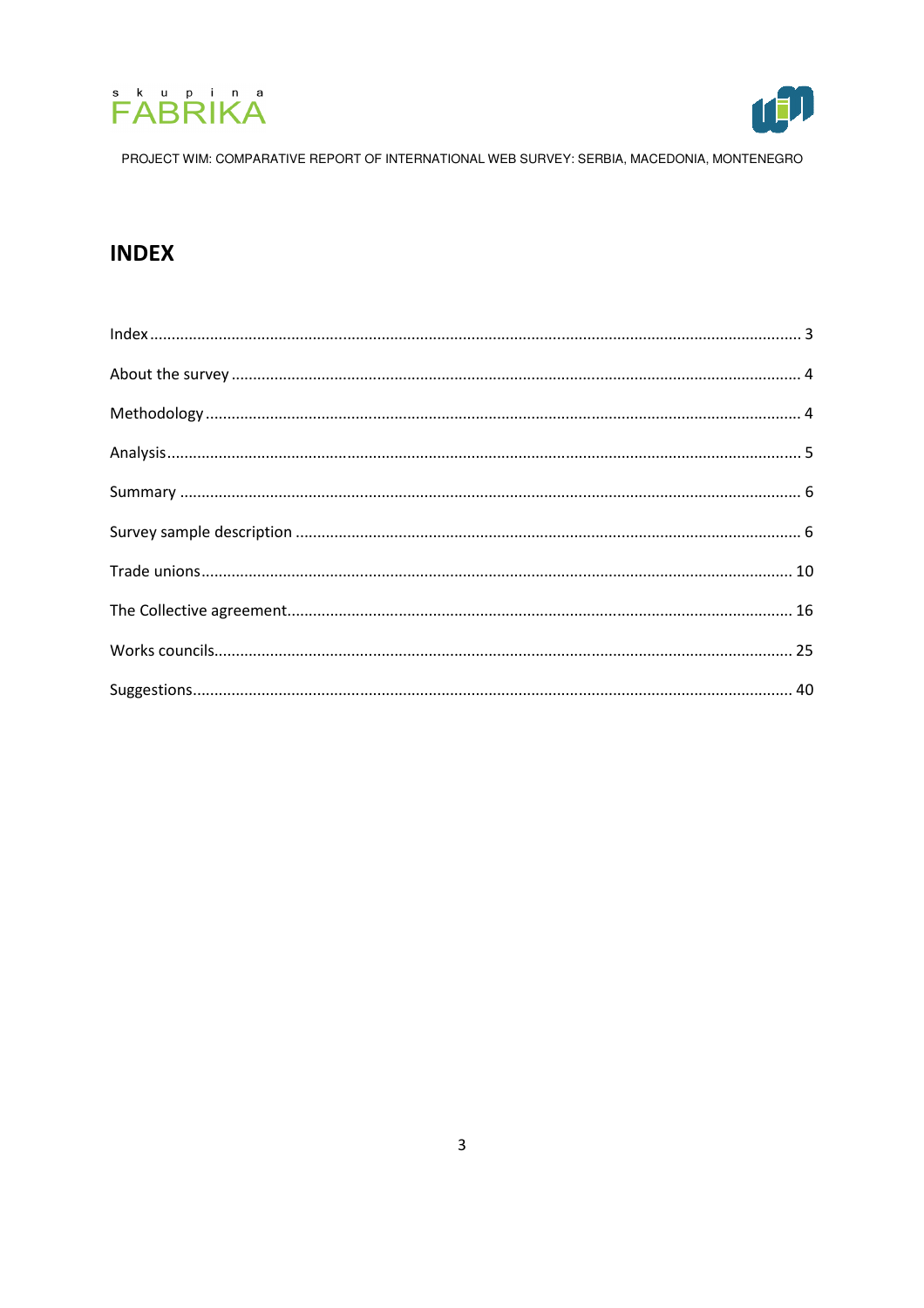



# ABOUT THE SURVEY

The main goal of the survey is to obtain relevant information on current situation in the field of employee involvement in companies' decision making process and social dialogue in candidate countries Macedonia, Montenegro and Serbia. The survey focuses on gathering basic information in order to define the level of development of employee involvement in each candidate country. Obtained information helps the partners to plan and prepare tailormade activities for know-how transfer (study visit and workshops) regarding adaptation to particular situations in individual countries.

Comparative report includes Serbian, Macedonian and Montenegrin companies. Also national reports for each country are available.

# **METHODOLOGY**

A web survey was used as methodology for data collection. The questionnaire was adapted to three languages: Serbian, Macedonian and Montenegrin. Special emphasis was made during the translation phase to provide as unique and unambiguous questions as possible in each language and so to provide reliable and valid comparison between countries. For these purposes the same questions were adapted in all languages.

The survey was mailed to app. 2000 contacts per country; response rate was different from country to country but it was somewhere near 7%. The questionnaire used in the survey was reachable for members of employer associations and through website of employer associations, which makes the sample only relatively random. In addition, some of the replies should be taken with reservations since it cannot be established with certainty that the questionnaire was filled by employers. Target group for filling out the survey was Cmanagement; however no actual conformation of employer status was required before entering on-line survey.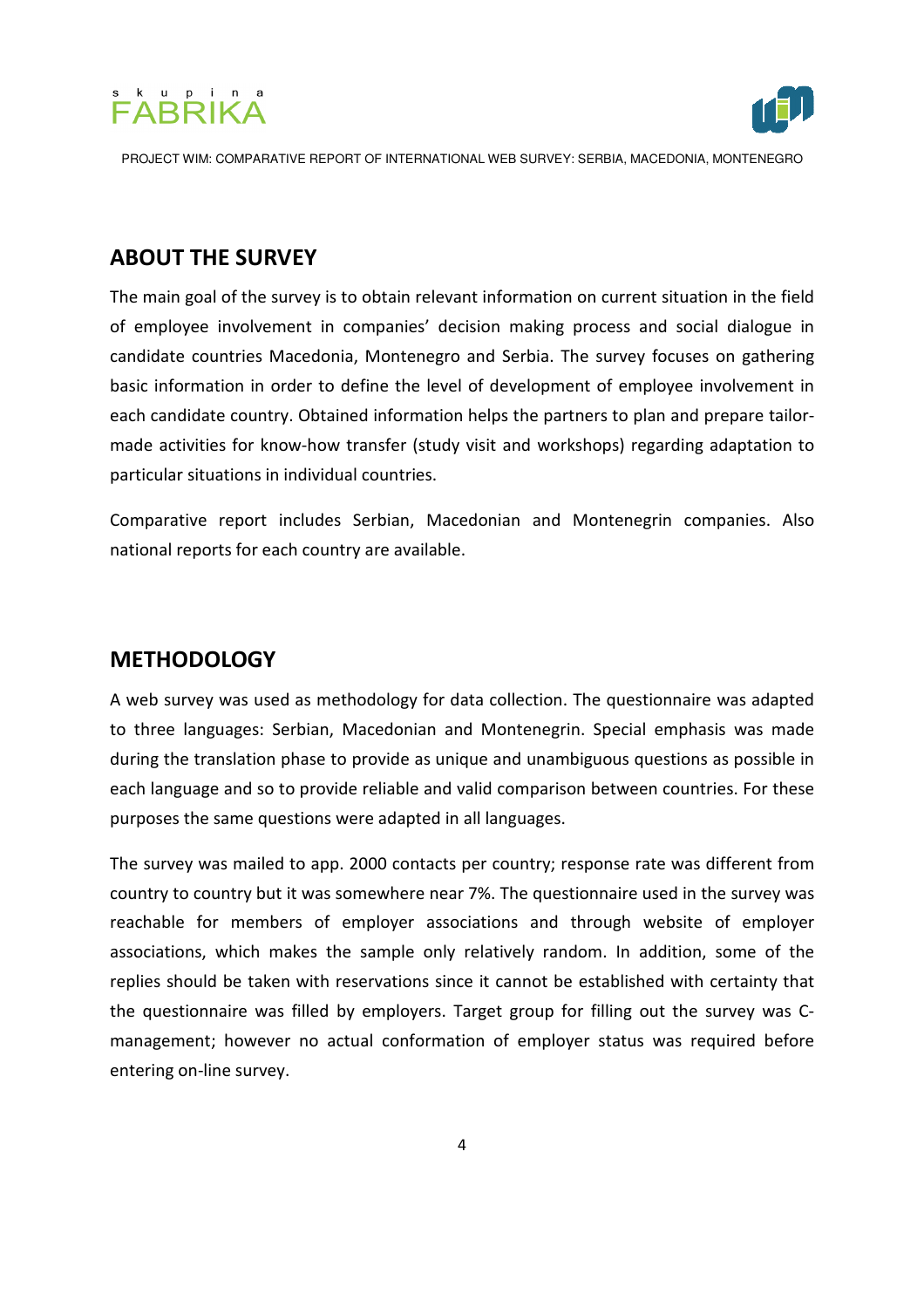# FABRIKA<sup>®</sup>



PROJECT WIM: COMPARATIVE REPORT OF INTERNATIONAL WEB SURVEY: SERBIA, MACEDONIA, MONTENEGRO During data collection, general ethics of research were applied, which should provide the highest level of anonymity.

The first set of the questionnaire contains general questions about characteristics of the companies (sector of activity, size and ownership structure), the second focuses more on gathering the information about the trade unions at the company level and collective agreement within them. The third set focuses on works councils and the social dialog. The questionnaire consists of 12 questions, but not every respondent answered all the questions. If a respondent answered that their company does not have trade union or works council, they were not able to answer questions related to these two categories.

Almost every question in the questionnaire contains the option "no answer" for a case when the respondent had no answer either because they were unable or unwilling to answer. This allows respondent to have free choice of answering and it underlines voluntary participation in the survey. All the questions in the survey were mandatory, so every respondent had to answer every question. This is why the option of "no answer" is important  $\mathbb B$  to avoid the confusion or early resignation from the research.

# ANALYSIS

Analysis of the survey sample is represented in the first chapter. All the analyses in this report were made with emphasis on comparing companies of different countries on the basis of their size. The analysis reveals how companies involve their employees in decision making process and social dialogue.

The first part of analysis involves basic information about the companies of different countries; the second part concerns trade unions and their role in the companies of different countries, including the collective agreement at the company level. The third part relates to works councils and their role in social dialog.

The missing answers (when the respondents chose the option "no answer") were excluded from the analysis. Therefore every analysis contains the data of the size of the survey sample of the individual segment (the size of the company). If the respondent early withdrew from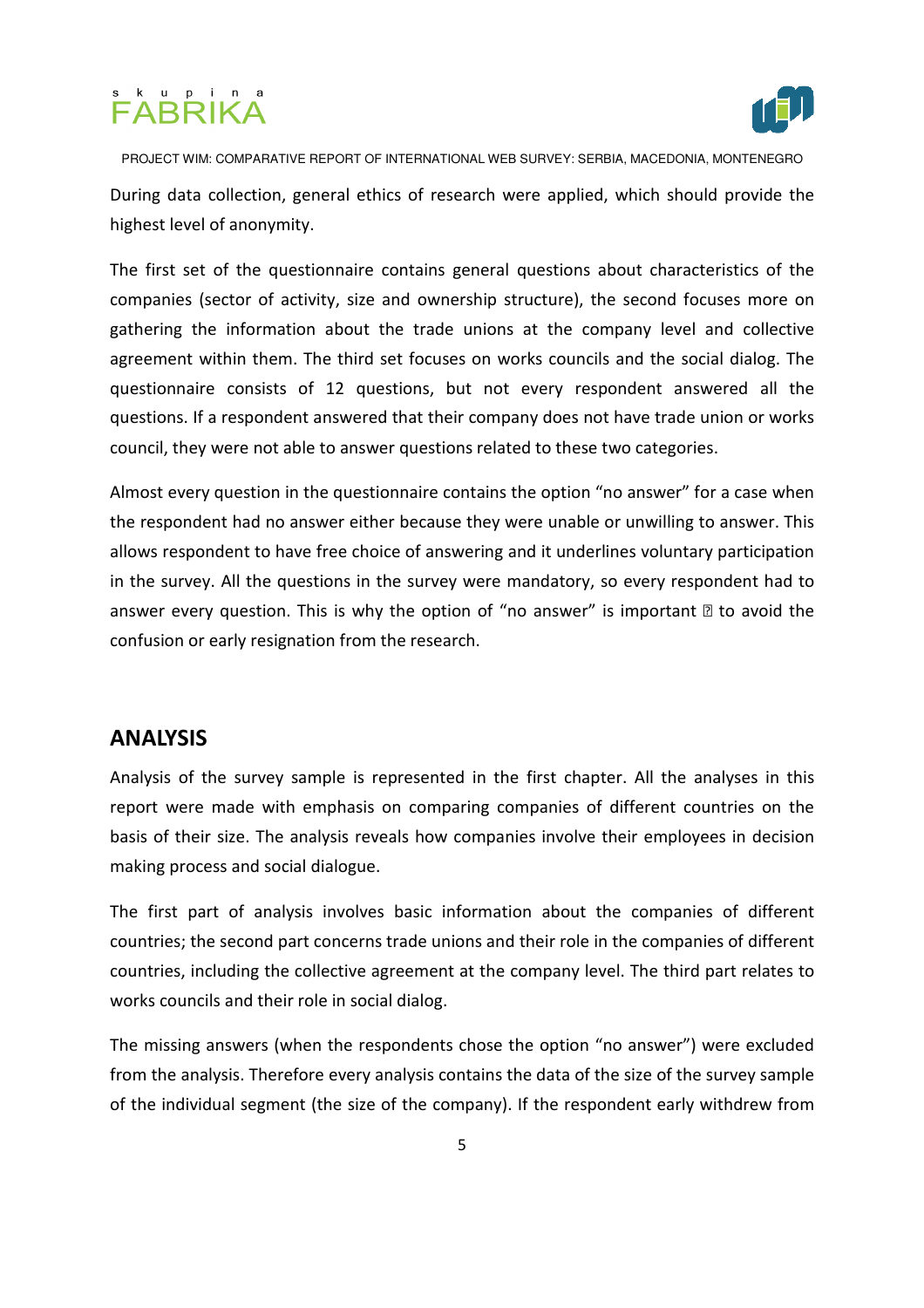# j



PROJECT WIM: COMPARATIVE REPORT OF INTERNATIONAL WEB SURVEY: SERBIA, MACEDONIA, MONTENEGRO

the survey, they were included in the analysis with answers that they provided. Therefore the numerous of respondents varies from question to question. If respondents, who have not completed the survey in full, would be excluded from the sample, the sample would be diminished, which is avoided by proper treatment of missing values in the analysis.

# SUMMARY

Despite the relatively high responsiveness, the numerus in the key segments of the analysis is quite low. The reason for this state is that most of the companies do not have trade union (except for Macedonia) or works council organized at the company level. The results of the analysis are therefore necessary to be interpreted with caution because small numerus does not always provide reliable results. It is necessary to find reasons, why the situation is such – why organized works councils are so rare within those countries.

As already mentioned, most companies do not have trade unions organized at the company level. The trade unions are most common among larger companies. The assessment of the trade unions' role is rather positive than negative and is the highest among smaller companies. Most of the companies have a collective agreement concluded with trade unions; the most common topic in collective agreement are wages. Very few companies have their works councils, and the most common are among medium sized companies. The works councils most often play roles of consulting and informing; their role is rather positively than negatively assessed. The most common topic of dialogue with works councils are also wages. Almost quarter of companies claimed to have some other form of social dialogue.

### SURVEY SAMPLE DESCRIPTION

The sample is biased which is demonstrated by the fact that the sampling frame includes only members of employer associations, which does not totally reflect the population (the sample does not reflect the actual structure of companies by sectors and size in each country). This fact must be considered when interpreting and generalizing the results.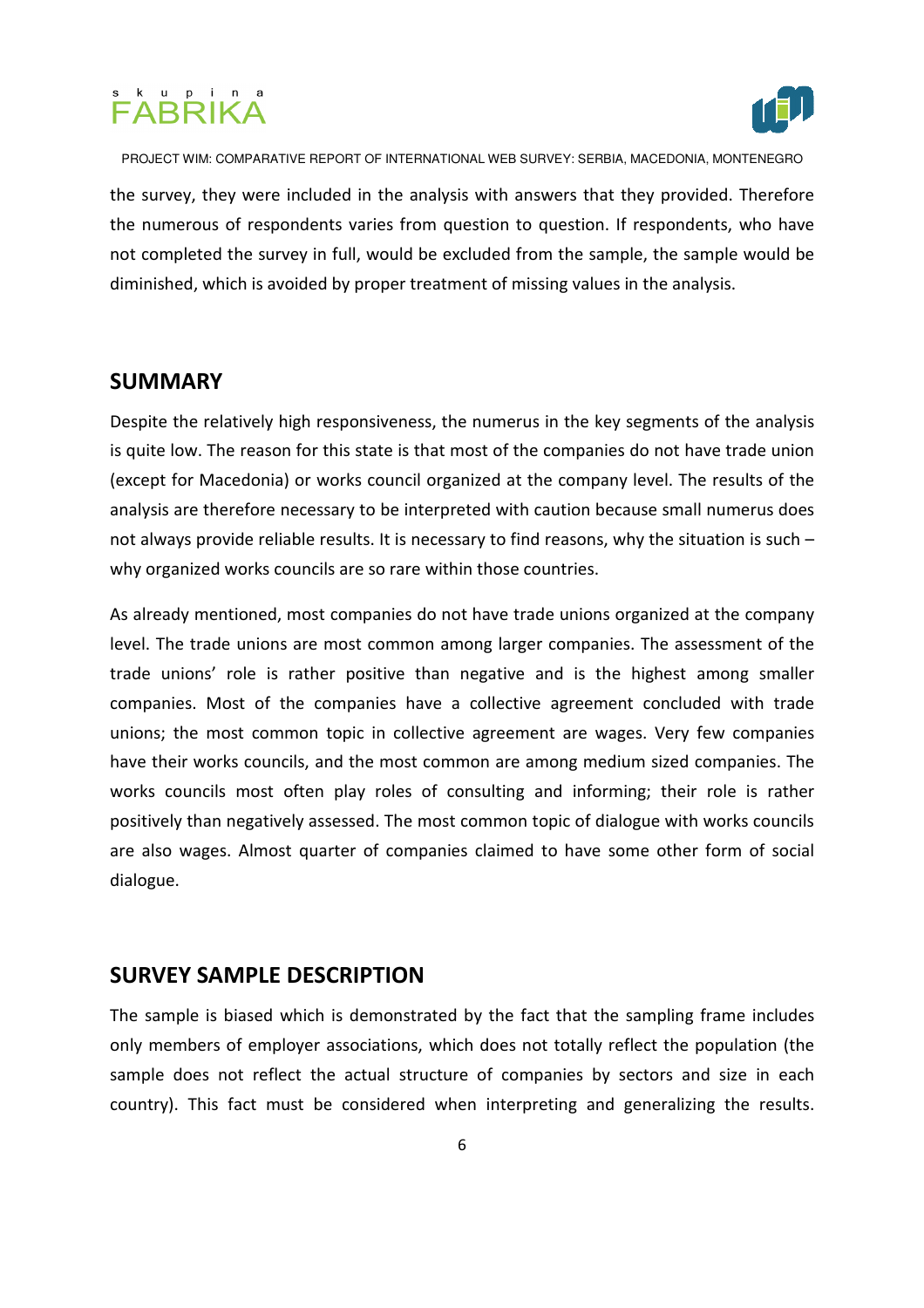



PROJECT WIM: COMPARATIVE REPORT OF INTERNATIONAL WEB SURVEY: SERBIA, MACEDONIA, MONTENEGRO Incomplete answers were treated as missing values, appropriately recoded, and excluded from analysis.

The complete survey reached 477 respondents from Serbia, Macedonia and Montenegro; the number of responses by countries are presented in the picture below. Initially planned target sample was 100 companies per country; in each country there were more responses than planned.



Picture 1: The response rates by countries (n=477)

The lowest number of responses was received in Montenegro and the highest in Macedonia.

Regarding the company size (expressed as number of employees), the distribution of the companies among Montenegro and Serbia is about the same. Most of the companies in the survey sample of these two countries are smaller in size, which is especially evident among Serbian companies. Larger companies are represented in the smallest shares. Macedonian companies in the survey sample are mostly medium sized. Also, it is important to mention that almost 12% of respondents answered "don't know" to this question, which is excluded from the interpretation in the graphs.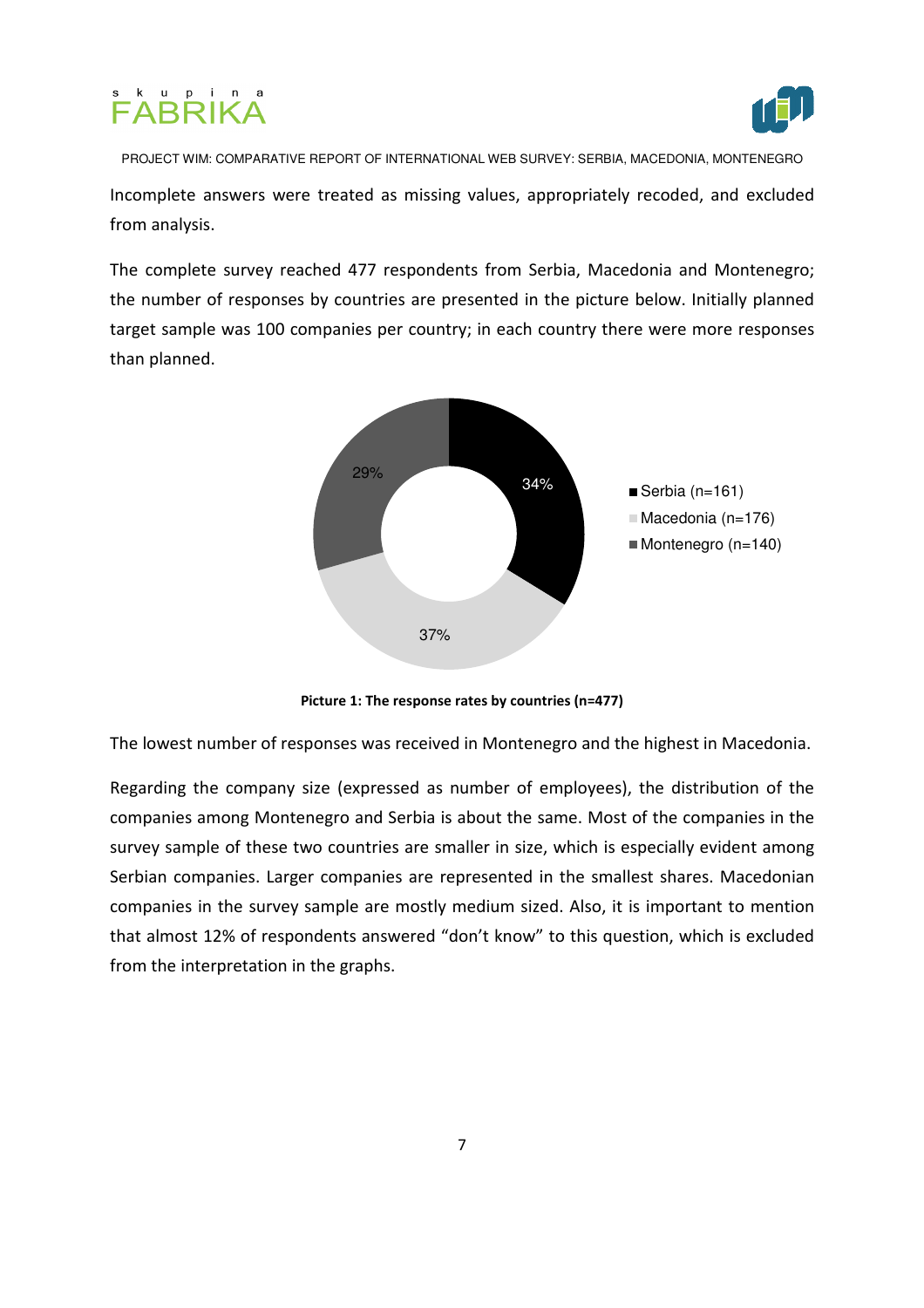





Picture 2: Companies regarding their size (by country; n=417)

For the purpose of the survey, smaller sized companies are considered to be companies with up to 50 employees, while larger sized companies have more than 250 employees. Medium sized companies have between 51 and 249 employees.

The highest share of the companies represents manufacturing sector. A very high share is also represented by the construction, trade and business services, finance, insurance, real estate, and information. The highest share among Serbian companies is represented by sectors of construction and manufacturing, while the companies are at least represented by sectors of transportation & utilities, telecommunication and Agriculture / forestry & fishing / mining. Sector of activity of Montenegrin companies is most evenly distributed; while trade sector is represented in the larger extent, tourism, travel & restaurant industry have the smallest share. The latter is represented in the smallest extent also in Macedonian companies, where manufacturing sector represents the highest share. Also in this context 10,6% of the companies provided answer "don't know" and were excluded from interpretation in analysis.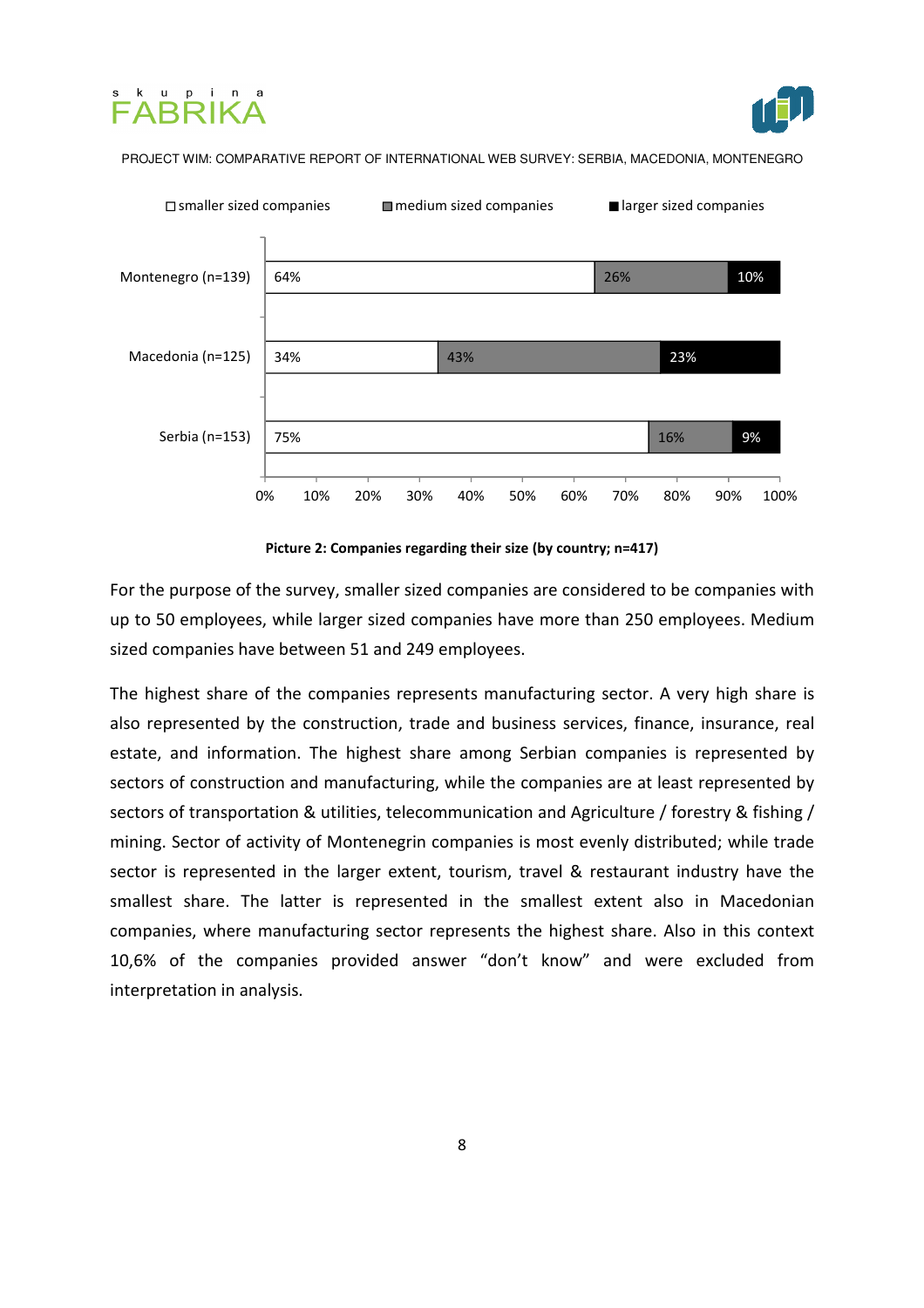





Picture 3: Companies regarding the sector of activity (by country; n=426)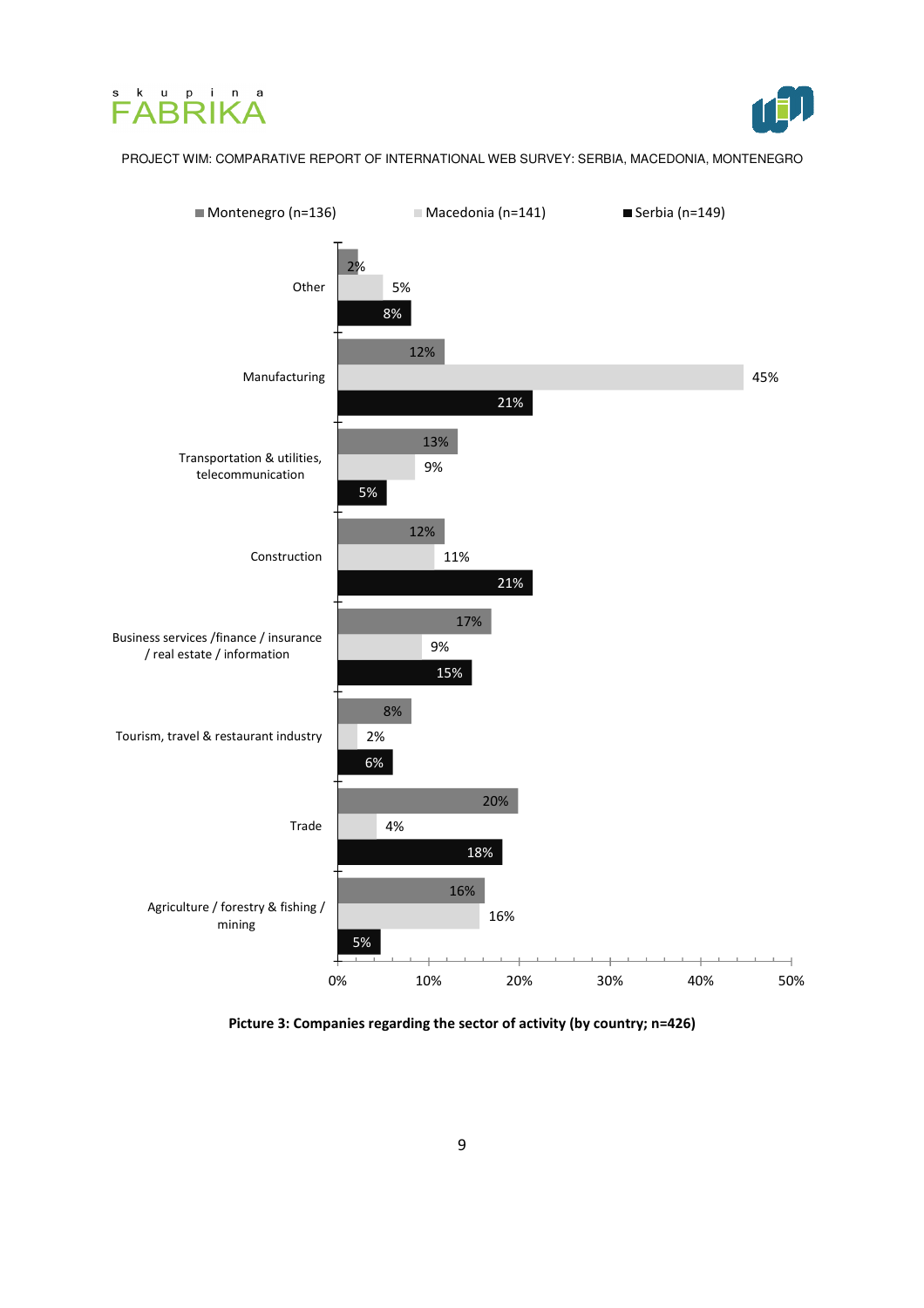



In the context of the ownership structure, most of the companies are privately owned, predominantly by domestic capital; this share is the highest among Serbian companies. The smallest share represents multinational corporations, but also the share of publically owned companies is small, although it is relatively high among Macedonian companies.



Picture 4: Companies regarding the ownership structure (by country; n=477)

### TRADE UNIONS

Survey was focused on the presence of trade unions at the company level and social dialog within companies that have organized trade unions. The first question, which is selective, is Do you have a trade union organized at company level? If respondent answered that there is at least one trade union organized at the company level, they were asked three more questions related to trade unions. These questions were answered by only 189 respondents (this number varies from question to question).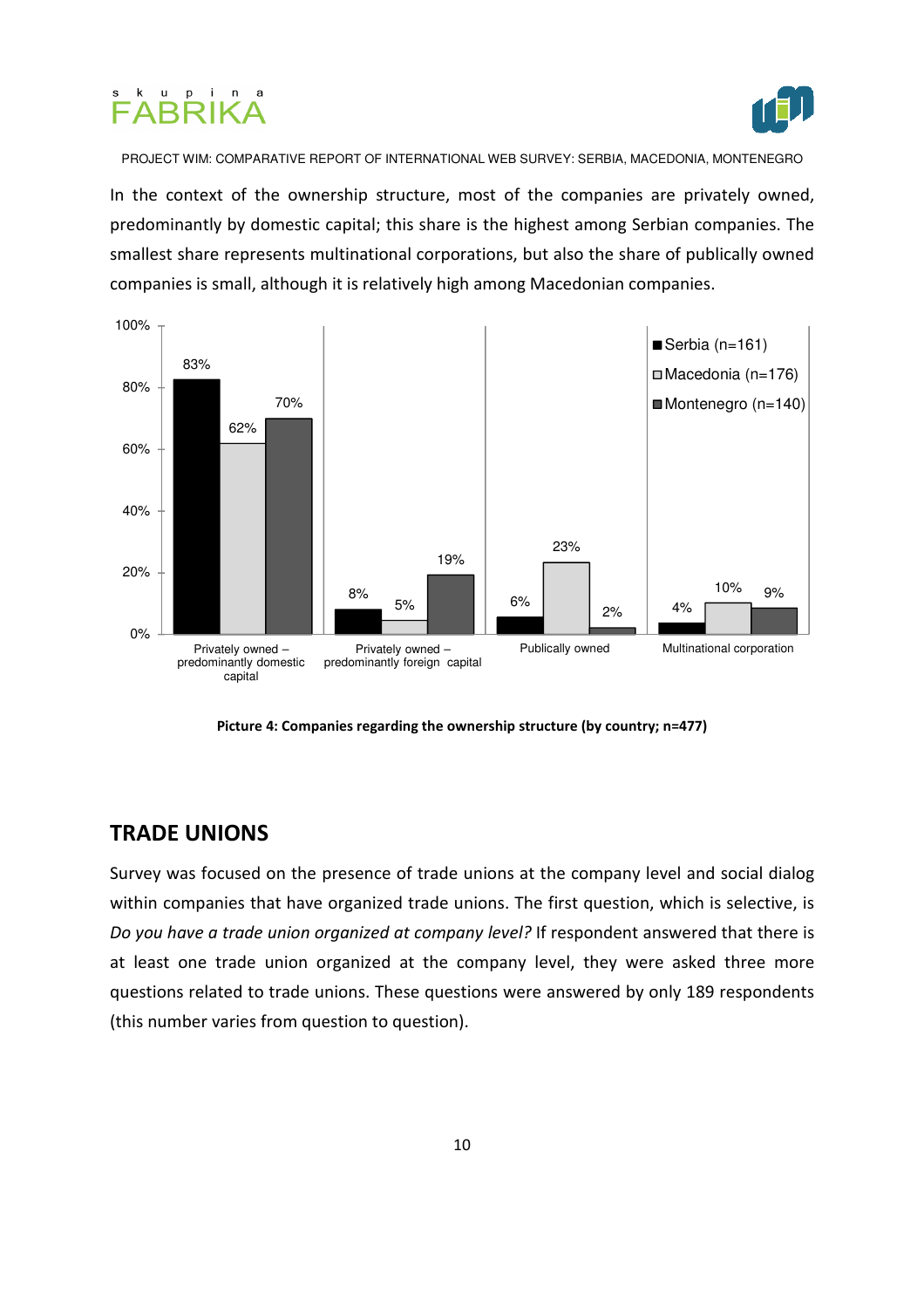



As presented in the picture below, more than half of the companies (59%) have no trade unions established at company level. Trade unions are established in the 41% of the companies, where only 3% of the companies have at least two trade unions.



Picture 5: Trade unions organized at the company level (Do you have a trade union organized at company level?) (all countries; n=476)

Trade unions are most significant for Macedonian companies, where more than two thirds (67%) have at least one trade union established at the company level. This situation is opposite among Montenegrin companies, where almost the same share (62%) of the companies does not have trade unions. This share is significantly higher among Serbian companies (84%), which have trade unions established in only 15% of the companies. The share of the companies that has more than one trade union established is the same (3%) in all included countries.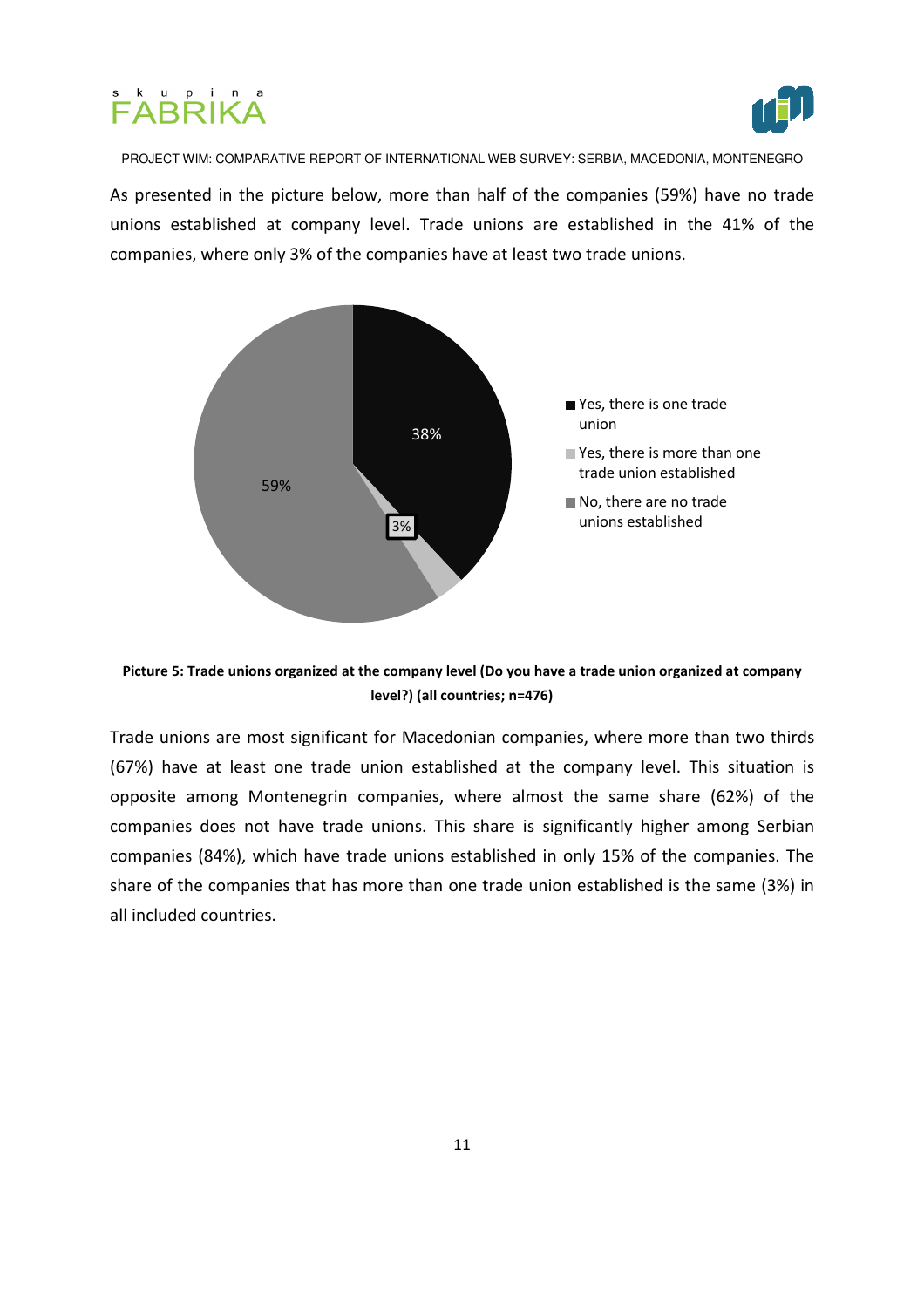





Picture 6: Trade unions organized at the company level (Do you have a trade union organized at company level?) (by country; n=476)

Regarding the company's size, mostly larger sized (74%) and medium sized (63%) companies have established trade unions. There are only 14% of smaller sized companies that have organized trade unions, but none of them have more than one trade union. The highest share (14%) regarding the establishment of more than one trade union is among larger sized companies. The larger the company, the greater the possibility that the company will have a trade union.

|                                                     | smallersized<br>companies | medium sized<br>companies | larger sized<br>companies |
|-----------------------------------------------------|---------------------------|---------------------------|---------------------------|
|                                                     | $(n=245)$                 | $(n=115)$                 | $(n=57)$                  |
| Yes, there is one trade union                       | 14%                       | 62%                       | 60%                       |
| Yes, there is more than one trade union established | $0\%$                     | $1\%$                     | 14%                       |
| No, there are no trade unions established           | 86%                       | 37%                       | 26%                       |

#### Picture 7: Trade unions organized at the company level (Do you have a trade union organized at company level?) (regarding the size of the company; n=417)

The share of the smaller sized companies that have established trade union is the highest among Macedonian companies (24%), and the lowest among Serbian (9%). As already mentioned, none of the smaller sized companies have more than one trade union established.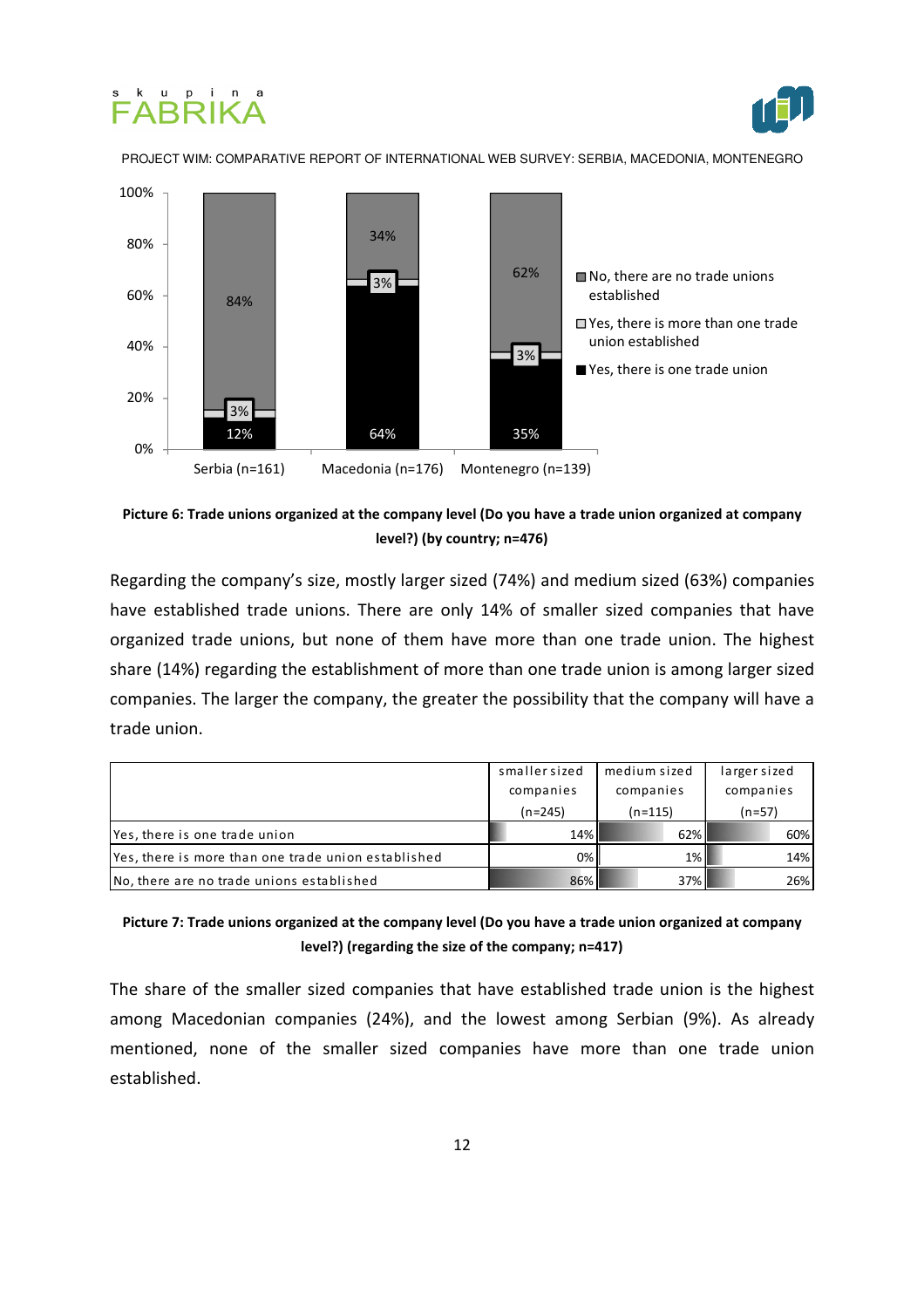



| smaller sized companies                             | Serbia    | Macedonia | Montenegro |
|-----------------------------------------------------|-----------|-----------|------------|
|                                                     | $(n=114)$ | $(n=42)$  | $(n=89)$   |
| Yes, there is one trade union                       | 9%        | 24%       | 16%        |
| Yes, there is more than one trade union established | 0%        | 0%        | 0%         |
| No, there are no trade unions established           | 91%       | 76%       | 84%        |

#### Picture 8: Trade unions organized at the company level (Do you have a trade union organized at company level?) (smaller sized companies, by country; n=245)

Serbian companies also have the smallest share of the companies that have trade unions established among medium sized companies (16%), where this share is significantly higher among Macedonian (72%) and Montenegrin (81%) companies. Only Montenegrin medium sized companies, which also have the highest share of companies with trade unions, have more than one trade union established, even though this share is very low (3%; this result should be taken into consideration with caution because just one company from Montenegro responded yes in this case and in this context that is 3%).

| medium sized companies                              | Serbia   | Macedonia | Montenegro |
|-----------------------------------------------------|----------|-----------|------------|
|                                                     | $(n=25)$ | (n=54)    | $(n=36)$   |
| Yes, there is one trade union                       | 16%      | 72%       | 78%        |
| Yes, there is more than one trade union established | 0%       | 0%        | 3%         |
| No, there are no trade unions established           | 84%      | 28%       | 19%        |

Picture 9: Trade unions organized at the company level (Do you have a trade union organized at company level?) (medium sized companies, by country; n=115)

The situation is slightly different among larger sized companies, although Serbian companies have again the highest share of the companies with no trade union established (43%). The share of the larger sized companies that have one trade union established is also the lowest among Serbian companies. The number of companies with one established trade union is higher among Macedonian larger sized companies (76%). Share of the larger sized companies regarding the establishment of more than one trade union is the highest in Serbia and Montenegro (21% each), also, these results are very specific because of the small number of companies that provided answer to this question and it should be interpreted with caution.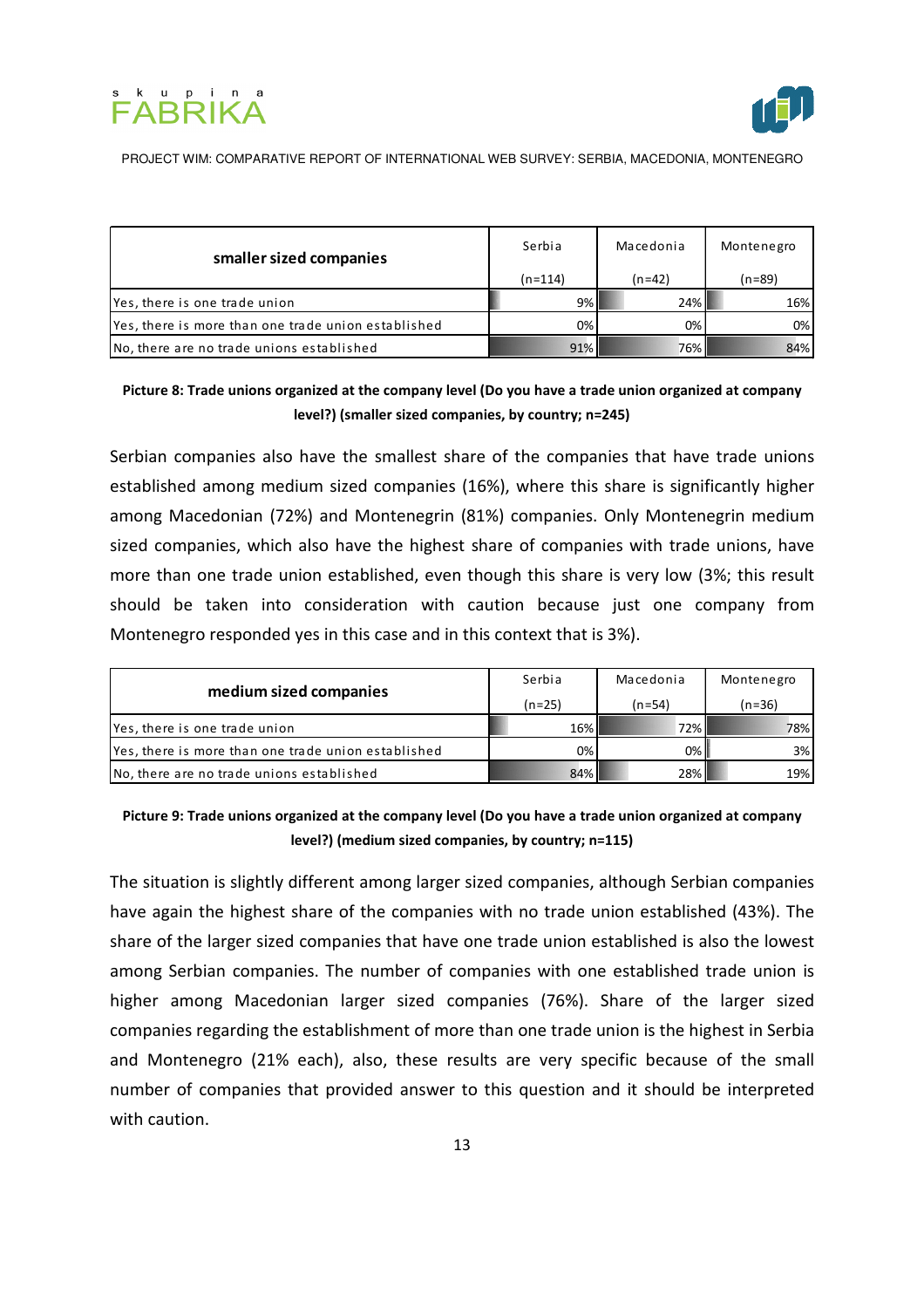



| larger sized companies                              | Serbia   | Macedonia | Montenegro |
|-----------------------------------------------------|----------|-----------|------------|
|                                                     | $(n=14)$ | $(n=29)$  | $(n=14)$   |
| Yes, there is one trade union                       | 36%      | 76%       | 50%        |
| Yes, there is more than one trade union established | $21\%$   | 7% II     | 21%        |
| No, there are no trade unions established           | 43%      | 17% I     | 29%        |

Picture 10: Trade unions organized at the company level (Do you have a trade union organized at company level?) (larger sized companies, by country; n=57)

And how are the companies estimating the trade unions' role in the company? Respondents made estimations on the 10-point scale, where higher score reflects more positive estimation of the trade unions' role.

The average rate of the trade unions' role is 6.46 on 10-level scale. Two thirds (66%) of respondents estimated the trade unions' role with the rate higher than or equal to 6. Those respondents most frequently estimated the trade unions' role with the rates of 7 (19%) and 8 (17%). Respondents that estimated the trade unions' role with the rates lower than or equal to 5 (34%) most frequently estimated their role with the rate of 5 (17%).





As presented in the picture below, the Macedonian respondents estimated the trade unions' role with the highest rates (6.85); these estimations are slightly lower among Montenegrin companies (6.14), while the Serbian respondents estimated the trade unions' role with the significantly lower rate (4.89), which is more than one whole grade in comparison with the companies from other countries.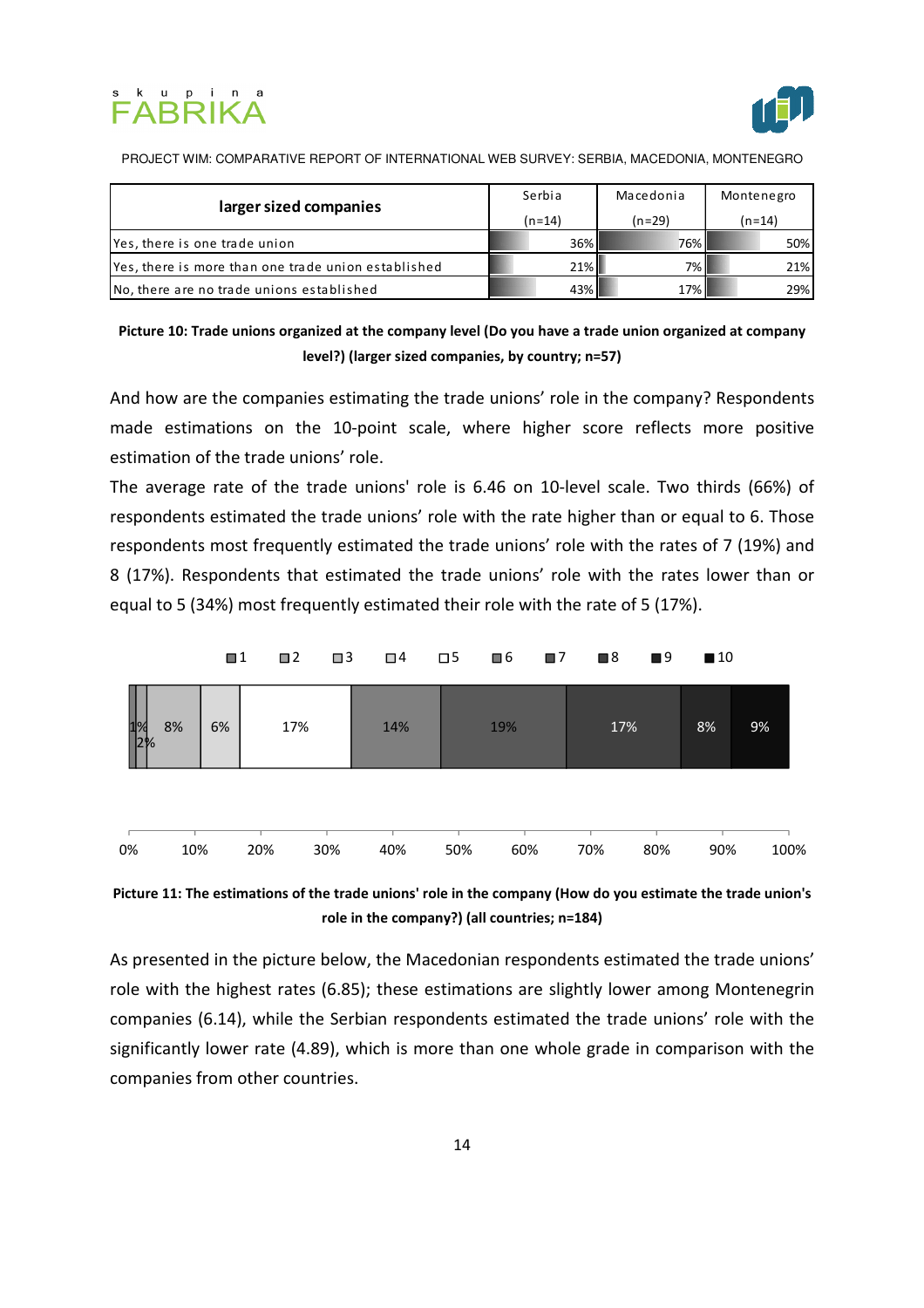





Picture 12: The estimations of the trade unions' role in the company (How do you estimate the trade union's role in the company?), (by country; n=184)

The larger the company, the higher the trade unions' role estimation. The trade unions' role estimation among smaller sized companies (7.19) is therefore higher than among medium (6.30) and larger sized companies (6.11).



Picture 13: The estimations of the trade unions' role in the company (How do you estimate the trade union's role in the company?), regarding the size of the company (all countries; n=140)

As presented in the picture below, the segment of the smaller sized Serbian companies estimated the trade unions' role with the highest rate (7.93), but with the lowest rate within medium and larger sized companies (both 3.33). However, the numerus of the Serbian respondents is very small, so results must be considered as not completely reliable.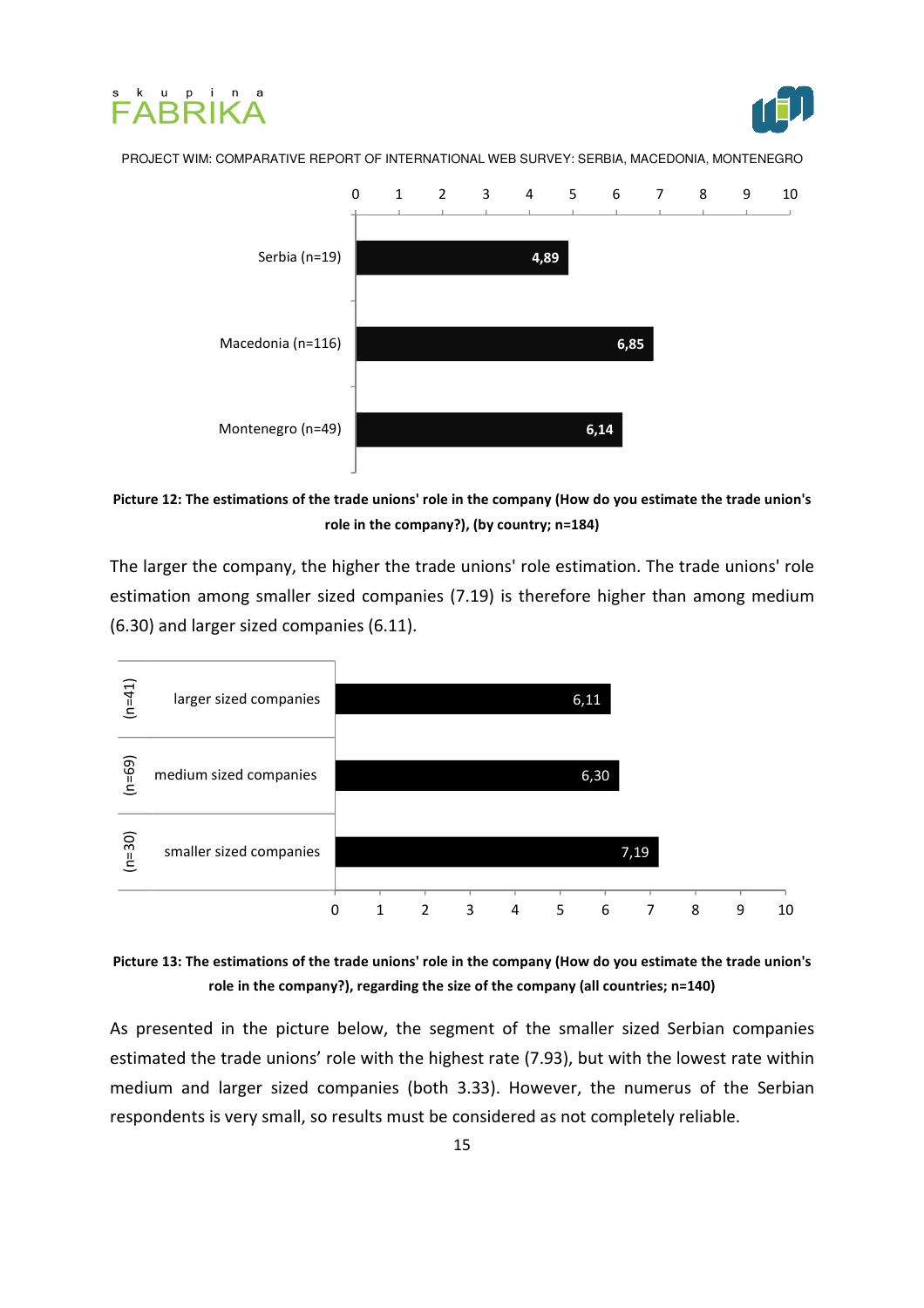



PROJECT WIM: COMPARATIVE REPORT OF INTERNATIONAL WEB SURVEY: SERBIA, MACEDONIA, MONTENEGRO Macedonian and Montenegrin trade unions' role rates are distributed conversely – Macedonian role rate is the lowest among medium sized companies, where Montenegrin role rate reaches the maximum.



Picture 14: The estimations of the trade unions' role in the company (How do you estimate the trade union's role in the company?) (regarding the size of the company and by country; n=184)

# THE COLLECTIVE AGREEMENT

Companies with trade unions established were also asked about the collective agreement concluded at the company level. There were four possible explanations available as answers, represented in the picture below.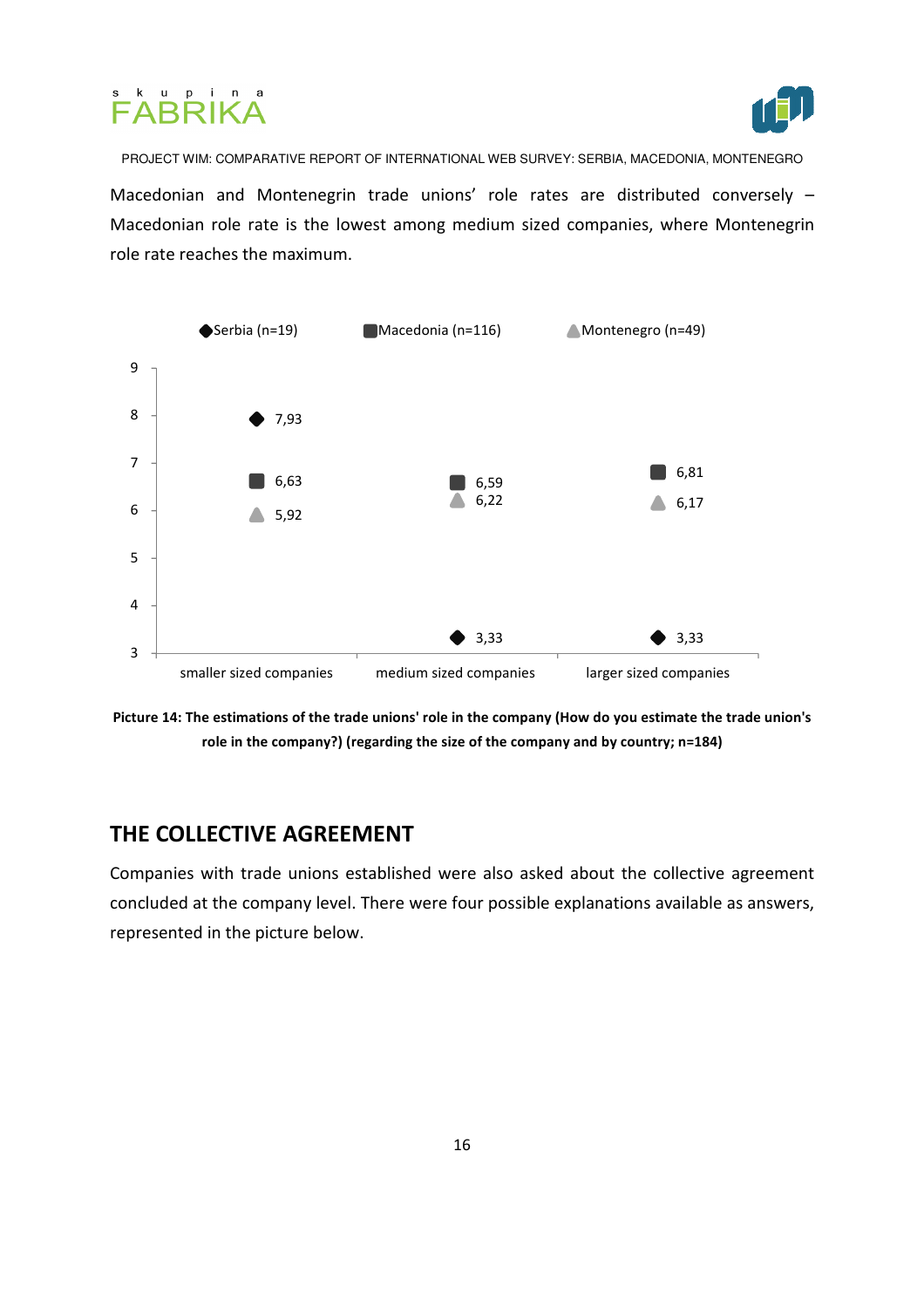





Picture 15: Collective agreement at the company level (Do you have a Collective agreement concluded at company level?) (all countries; n=185)

As presented in the picture above, 76% of the companies which have trade unions stated that they also have concluded collective agreement. The rest of the companies claimed that they do not have a collective agreement yet, but are currently in the process of negotiations (6%) or are either interested to conclude one (22%) or not interested in having one (4%). Only 1% of the companies claimed that there is a trade union initiative for concluding a collective agreement. There are 2,1% of the companies that responded to this question and answered "don't know".

Serbian companies have the highest share (84%) of companies that have collective agreement concluded at the company level. The lowest share of such companies is among Macedonian companies (61%), 30% of which are interested to conclude one. The highest share (8%) of companies that are in the process of negotiations is among Macedonian companies. However, the highest share of companies that are not interested in having one is among Montenegrin companies (10%).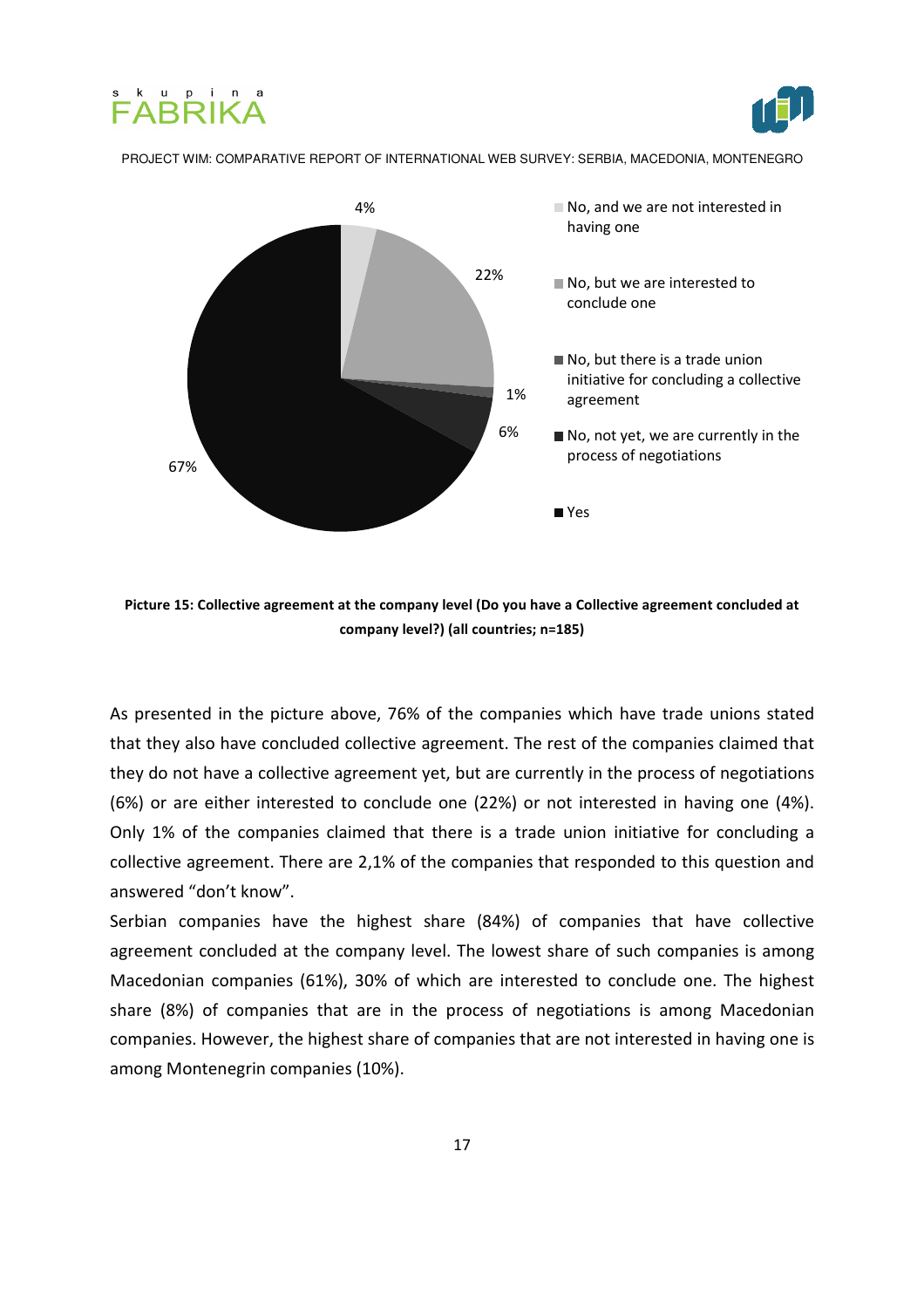



|                                                                                    | Serbia   | Macedonia | Montenegro |
|------------------------------------------------------------------------------------|----------|-----------|------------|
|                                                                                    | $(n=19)$ | $(n=114)$ | $(n=52)$   |
| No, and we are not interested in having one                                        | 5%       | 1%        | 10%        |
| No, but we are interested to conclude one                                          | 5%       | 30%       | 12%        |
| No, but there is a trade union initiative for concluding a<br>collective agreement | 0%       | 1%        | 2%         |
| No, not yet, we are currently in the process of negotiations                       | 5%       | 8%        | 2%         |
| Yes                                                                                | 84%      | 61%       | 75%        |

Picture 16: Collective agreement at the company level (Do you have a Collective agreement concluded at company level?), (by country; n=185)

Regarding the company size, mostly larger sized (72%) and medium sized (71%) companies that have trade unions have also concluded a collective agreement. Less than a half (42%) of the smaller sized companies claimed having a collective agreement concluded. Smaller sized companies are not interested in having one (12%).

Larger sized companies that do not have a collective agreement are either interested in having one (21%) or are in the process of negotiations (8%). The interest for concluding a collective agreement is most widely represented among smaller sized companies (36%).

On one hand, the possibility of having a collective agreement concluded increases with the companies' size, but on the other hand, the relation "the smaller the company, the higher the possibility that a company is not interested in having one" applies.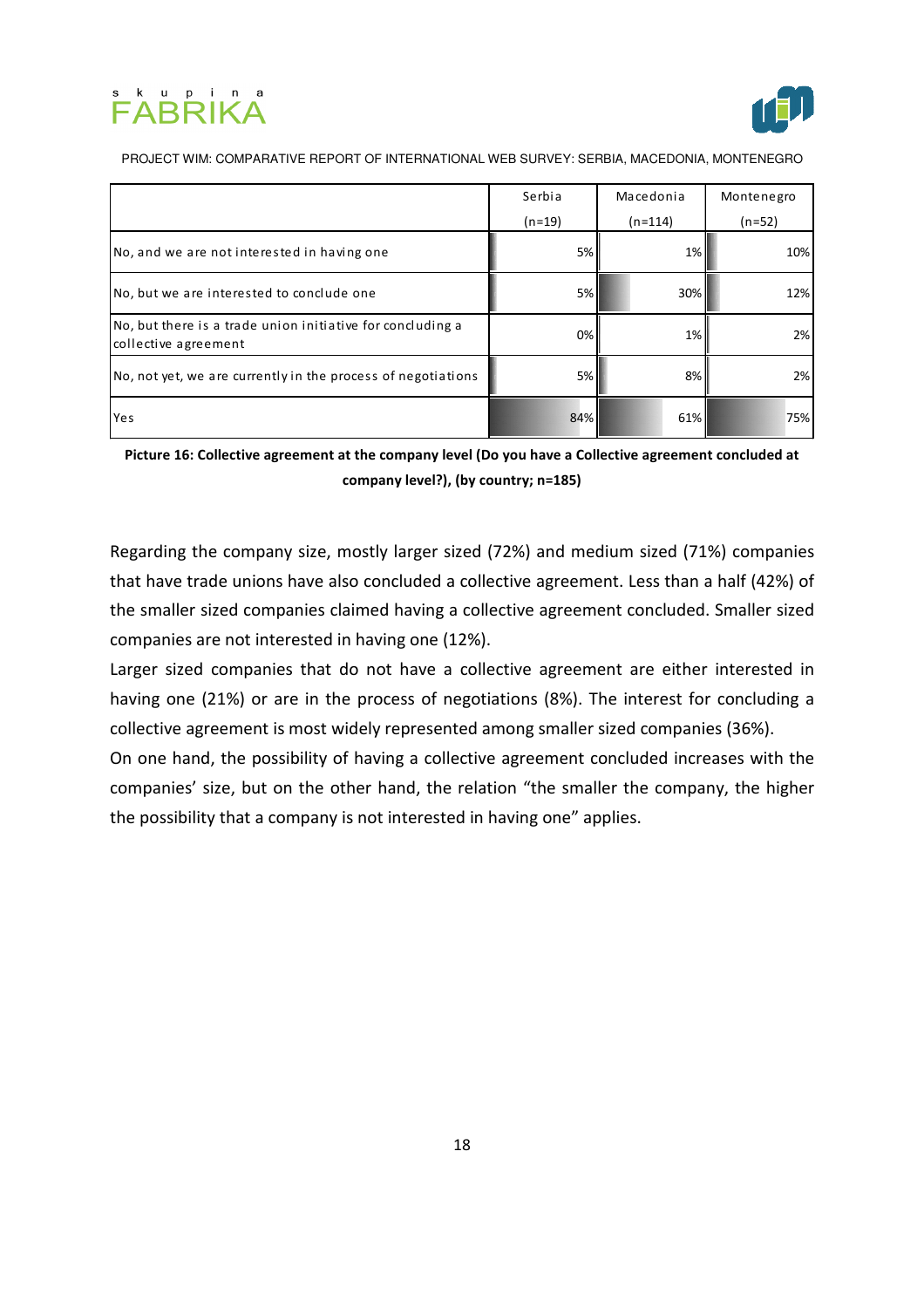



|                                                                                    | smaller sized         | medium sized          | larger sized          |
|------------------------------------------------------------------------------------|-----------------------|-----------------------|-----------------------|
|                                                                                    | companies<br>$(n=33)$ | companies<br>$(n=69)$ | companies<br>$(n=39)$ |
| No, and we are not interested in having one                                        | 12%                   | 4%                    | 0%                    |
| No, but we are interested to conclude one                                          | 36%                   | 19%                   | 21%                   |
| No, but there is a trade union initiative for concluding a<br>collective agreement | 3%                    | 1%                    | 0%                    |
| No, not yet, we are currently in the process of negotiations                       | 6%                    | 4%                    | 8%                    |
| Yes                                                                                | 42%                   | 71%                   | 72%                   |

Picture 17: Collective agreement at the company level (Do you have a Collective agreement concluded at company level?) (regarding the size of the company; n=141)

The picture below represents results of the same answers but as grouped "No" answers as possible explanations

All Montenegrin larger sized companies have a collective agreement concluded and slightly more than a half (55%) of the Macedonian larger sized companies claimed having one, too. The share of the medium sized companies that have a collective agreement concluded is also the lowest among Macedonian companies (61%), but it is the highest (100%) among Serbian medium sized companies. The possibility of having a collective agreement concluded among Montenegrin companies increases with the size of the company. The share of the smaller sized companies that have the collective agreement is the highest among Serbian companies (76%), while Macedonian smaller sized companies have none (90%).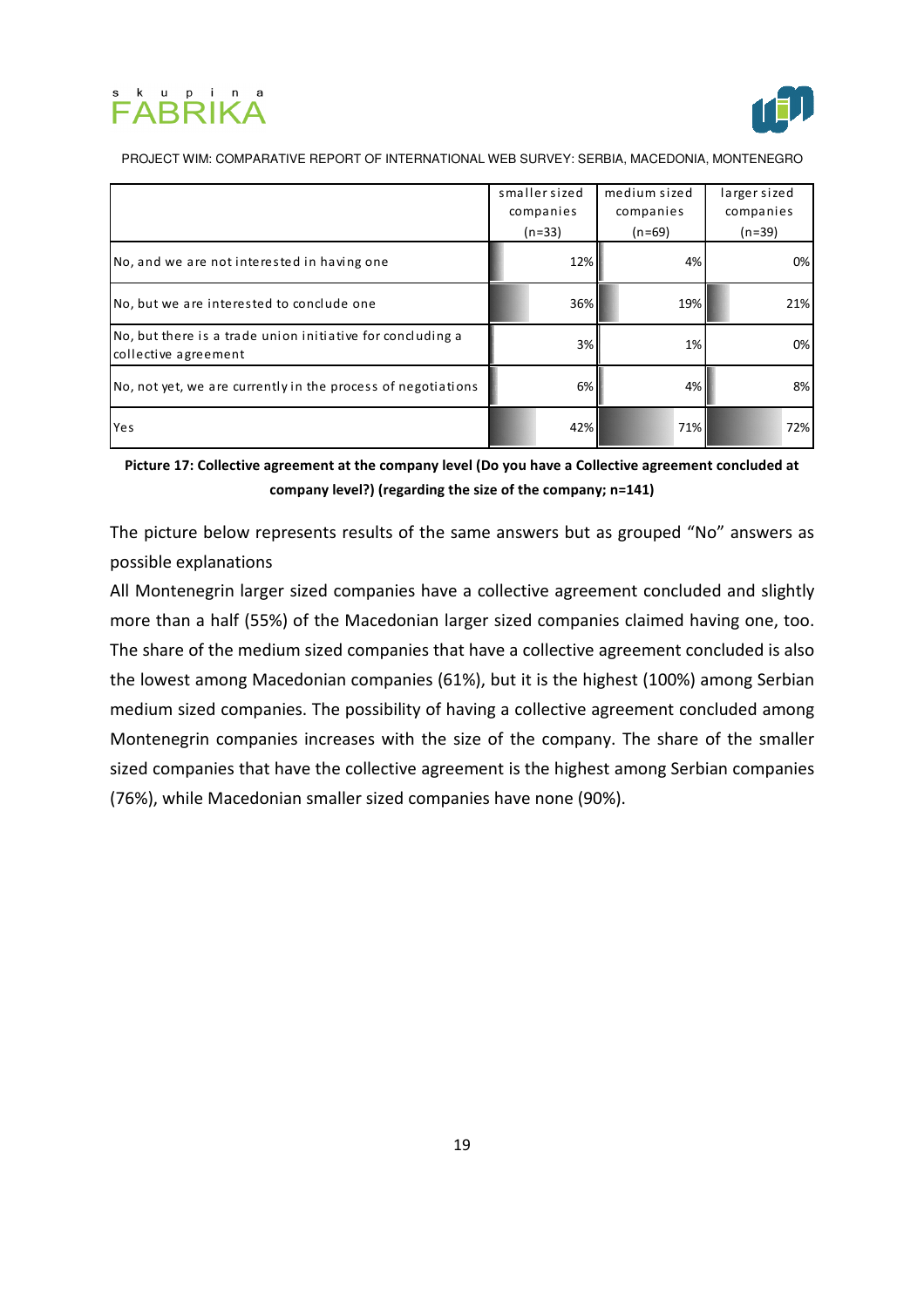





Picture 18: Collective agreement at the company level (Do you have a Collective agreement concluded at company level?) (regarding the size of the company and country; n=141)

Most common topic in collective agreement is "wages" (82%), but also "working hours" (58%), "occupational safety and health" (53%), and "annual leave" (50%). In less than third of the companies, the collective agreement contained topics, such as as "employment termination conditions" (31%) and "framework for trade union activities" (29%). The share of the companies that have other topics in collective agreement is relatively high (26%). There are also 2% of the companies that have no social dialogue with trade unions.

The sum of the shares exceeds 100%, as multiple responses were available. Also, 5,1% of the respondents answered "don't know" to this question, and were (as explained in methodology) excluded in the process of interpretation of the results.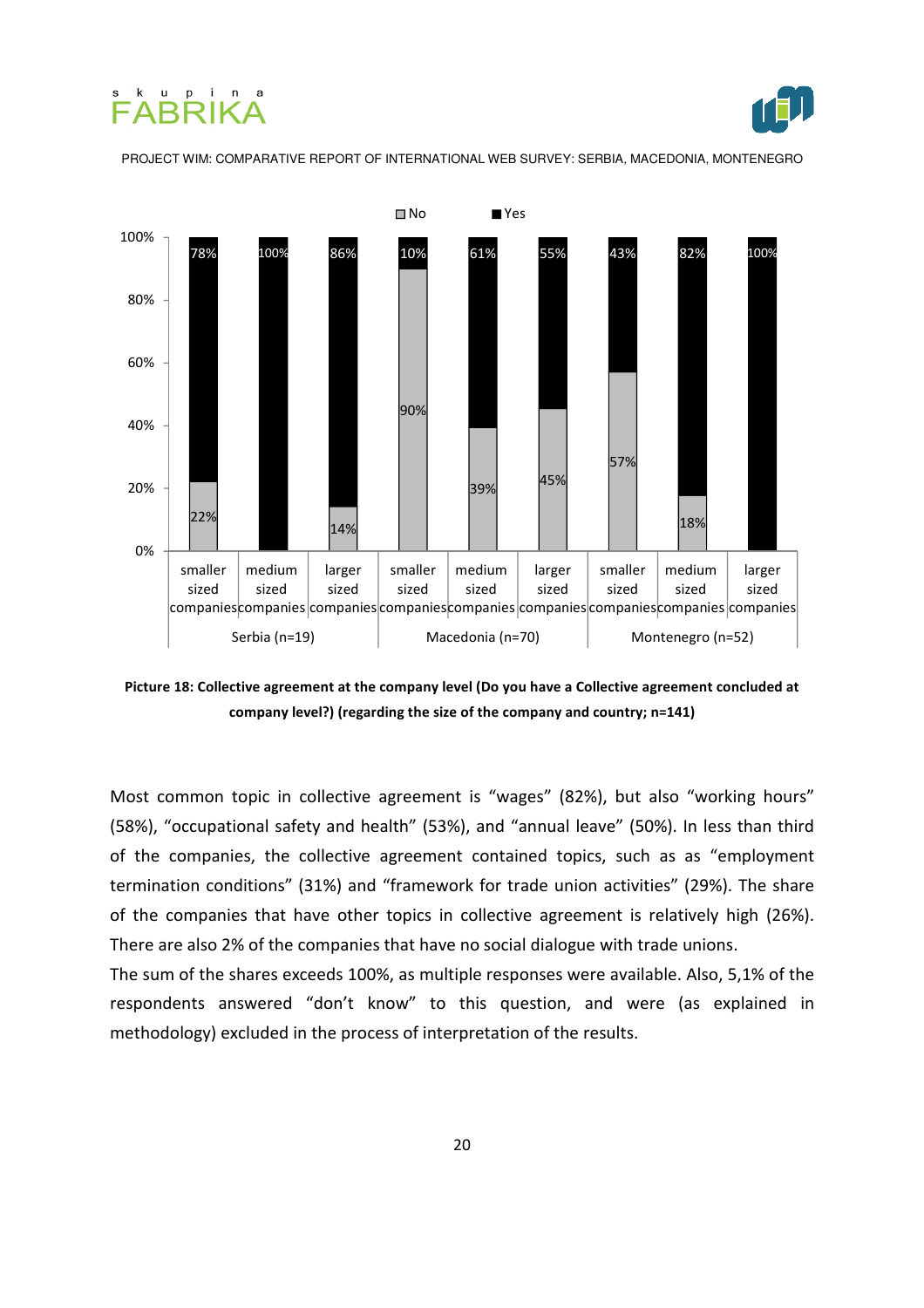#### ku pin FARRIKA j



PROJECT WIM: COMPARATIVE REPORT OF INTERNATIONAL WEB SURVEY: SERBIA, MACEDONIA, MONTENEGRO



Picture 19: The main topics in collective agreement / social dialog with trade unions at the company level (What are main topics in collective agreement / social dialogue (with trade union at company level)?) (all countries; n=175)

The importance of offered topics in collective agreement is different when comparing all countries, however "wages" is the most important topic. The frequency of different topics is the most evenly distributed among Serbian companies where the importance of each varies from 50% of its presence (framework for trade union activities) to 65% (working hours, annual leave, wages, occupational safety and health, employment termination conditions), and has the highest share of 75% (wages). The "working hours" is still very common (84%) topic among Montenegrin companies, but presented in less than half of the Macedonian companies (47%). Similarly, "occupational safety and health" is common among Montenegrin companies (77%), but has low importance among Macedonians (41%). Even greater difference between countries occurs with topic "annual leave" which is the second most important topic for Montenegrin companies (86%), but not really common among Macedonians (34%). Topics "employment termination conditions" and "framework for trade union activities" do not occur often among Macedonian companies. There is also significantly high share of Macedonian companies (38%) that have some other topics in collective agreements.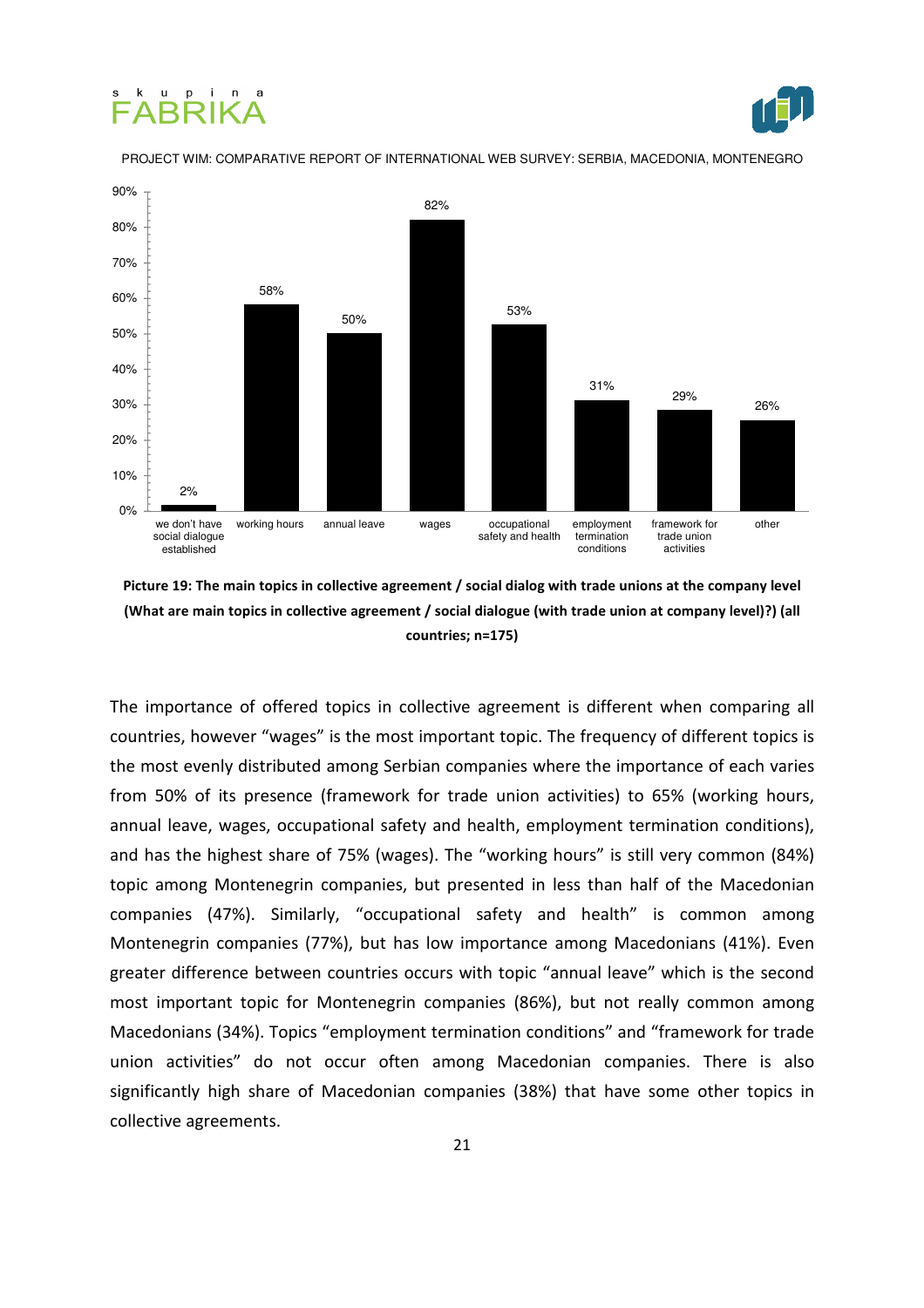# k u p i n FARRIKA

j



PROJECT WIM: COMPARATIVE REPORT OF INTERNATIONAL WEB SURVEY: SERBIA, MACEDONIA, MONTENEGRO



#### Picture 20: The main topics in collective agreement / social dialog with trade unions at the company level (What are main topics in collective agreement / social dialogue (with trade union at company level)?) (by country; n=175)

In regard to company size that has concluded collective agreement, the topic of "working hours" is most common among larger sized companies (67%), but similarly common among smaller (60%) and medium sized companies (59%). Similar findings are evident in "annual leaves", "occupational safety and health" and in "employment termination conditions" which are the most common agreement's topics among larger sized companies. As already mentioned, the topic "wages" is most important to all companies regardless their size, but it reaches the highest share among larger sized companies (95%). The topic "framework for trade union activities" appears to be significantly more important to larger sized companies (88%) which also have more commonly organized trade unions as medium sized (35%) and smaller sized (8%) companies.

The larger the company, the greater the possibilities of offered topics that appear in the social dialogue.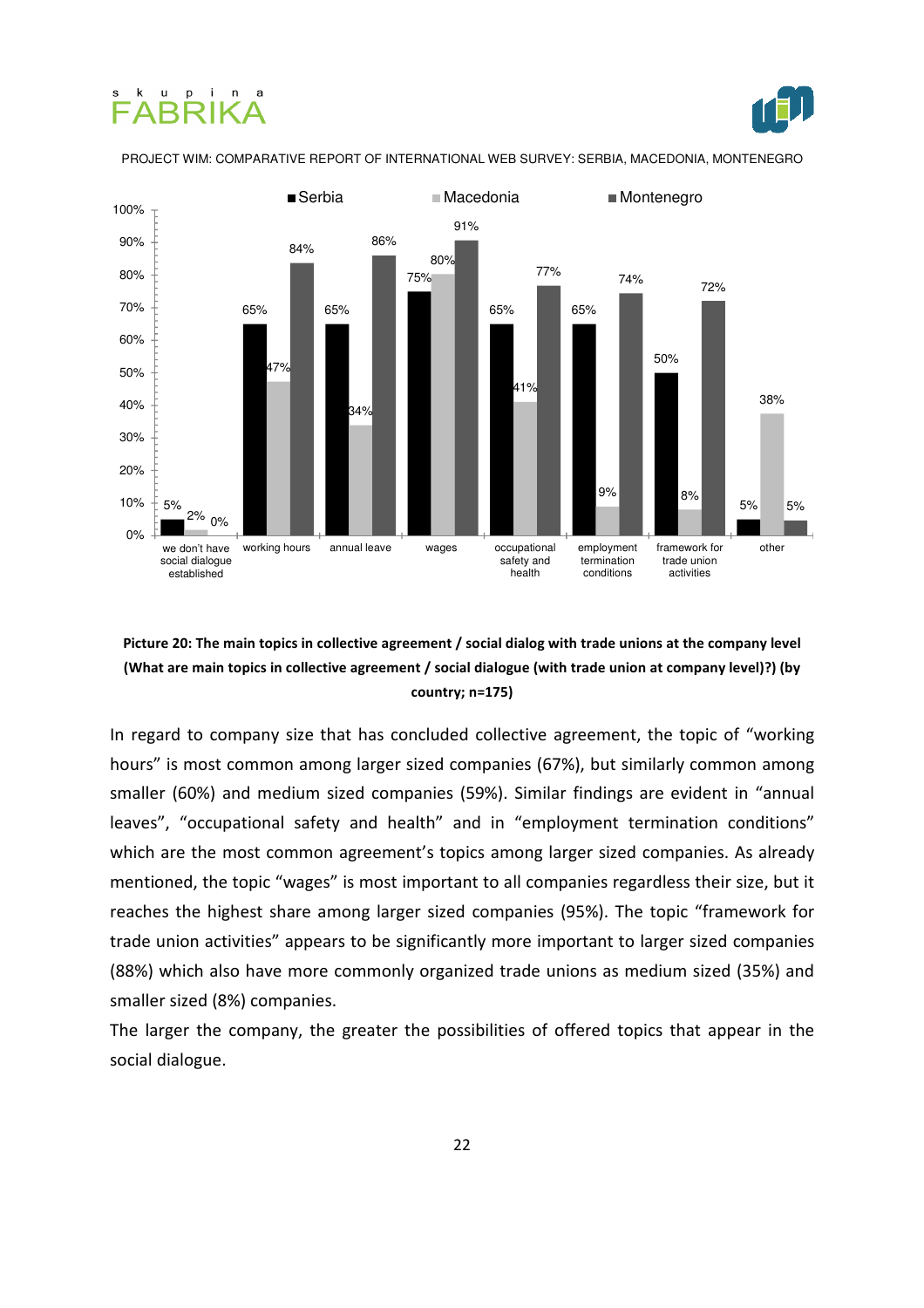



|                                           | smaller sized<br>companies<br>$(n=25)$ | medium sized<br>companies<br>$(n=69)$ | larger sized<br>companies<br>$(n=39)$ |
|-------------------------------------------|----------------------------------------|---------------------------------------|---------------------------------------|
| we don't have social dialogue established | 0%                                     | $0\%$                                 | 3%                                    |
| working hours                             | 60%                                    | 59%                                   | 67%                                   |
| annual leave                              | 52%                                    | 49%                                   | 62%                                   |
| wages                                     | 84%                                    | 77%                                   | 95%                                   |
| occupational safety and health            | 56%                                    | 52%                                   | 59%                                   |
| employment termination conditions         | 32%                                    | 33%                                   | 44%                                   |
| framework for trade union activities      | 8%                                     | 35%                                   | 88%                                   |
| other                                     | 12%                                    | 25%                                   | 23%                                   |

Picture 21: The main topics in collective agreement / social dialog with trade unions at the company level (What are main topics in collective agreement / social dialogue (with trade union at company level)?) (regarding the size of the company; n=133)

Considering the company size, "wages" is the most common topic of smaller sized companies, but most important to the Macedonian companies, as all of them claimed having it in a social dialogue. On the other hand, there is only 63% Serbian companies with "wages" as main topic in collective agreement. Among Serbian and Montenegrin smaller sized companies, "wages" and "working hours" have the same importance, which is not that common among Macedonian companies (40%). Significant difference appears to be within a topic "employment termination conditions", which was chosen by at least half of the Serbian and Montenegrin companies, but none by Macedonian companies.

"Wages" is also the most common topic among medium sized companies, but it is standing out only among Macedonian companies, while other topics reach similar importance to "wages" among Serbian and Montenegrin medium sized companies. The latter also have evenly distributed topics, but as the Serbian survey sample contains a small number of respondents, the results are not completely reliable.

The results are similar among larger sized companies as well. "Wages" is significantly more important than other topics among Macedonian larger sized companies (95%); and it is one of the most important topics among Serbian and Montenegrin companies as well. Offered topics appear to be similarly important among Serbian larger sized companies with the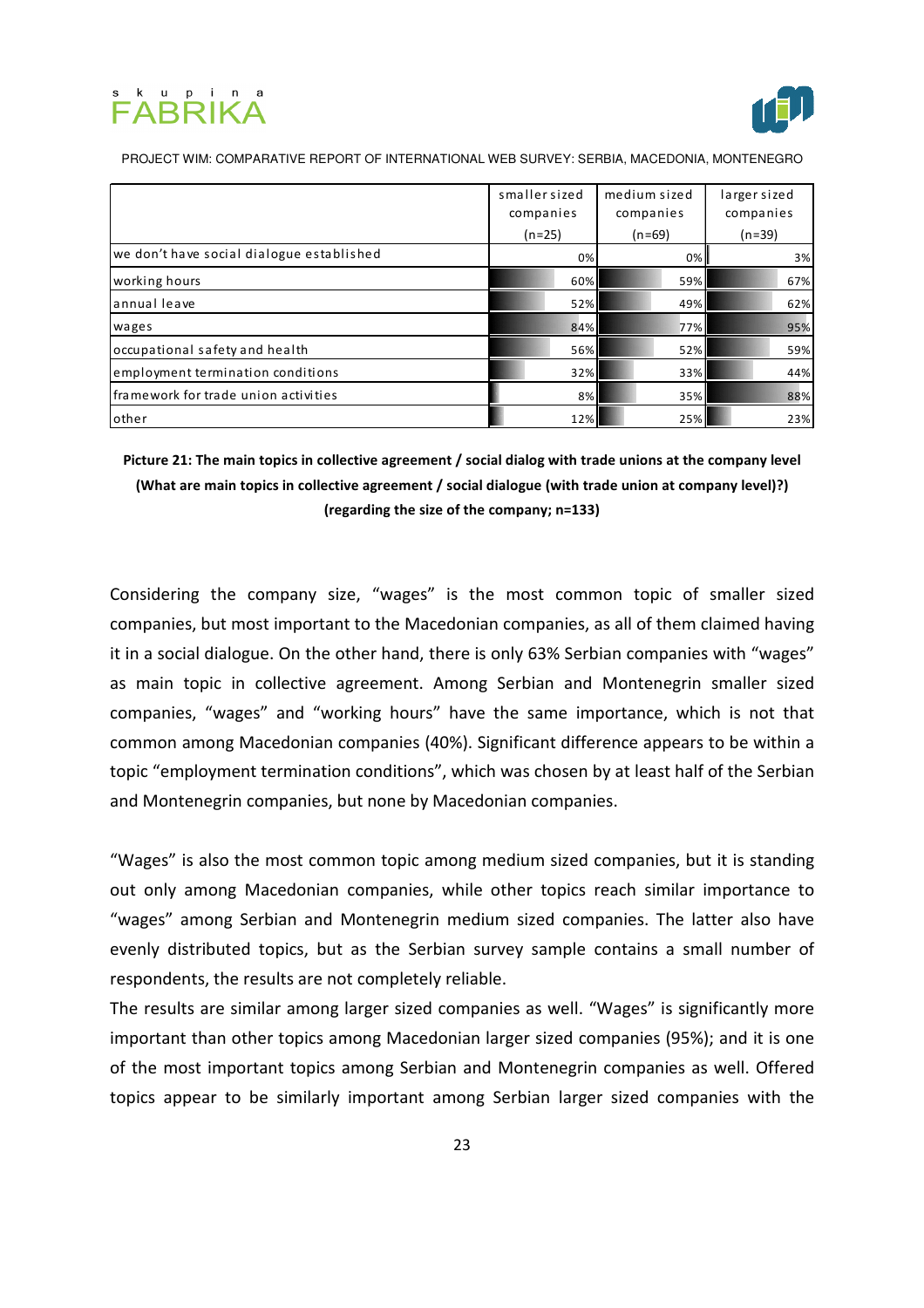



exception of "framework for trade union activities" which is not important at all (1%). The latter topic has a high frequency among Montenegrin larger sized companies (90%), but low among Macedonian companies (14%). The Macedonian companies also have a relatively high share of other, undefined topics included in the social dialogue.

|            |                                           | % smaller sized | % medium       | % larger sized |
|------------|-------------------------------------------|-----------------|----------------|----------------|
|            |                                           | companies       | sized          | companies      |
|            |                                           | $(n=25)$        | $(n=69)$       | $(n=39)$       |
|            | we don't have social dialogue established | $\Omega$        | 0              | 13             |
|            | working hours                             | 63              | 75             | 63             |
|            | annual leave                              | 38              | 75             | 88             |
| Serbia     | wages                                     | 63              | 75             | B8             |
|            | occupational safety and health            | 50              | 75             | 75             |
|            | employment termination conditions         | 50              | 75             | 75             |
|            | framework for trade union activities      | $\mathbf 0$     | 75             | 1              |
|            | other                                     | 13              | 0              | 0              |
|            | we don't have social dialogue established | $\mathbf 0$     | $\mathbf 0$    | 0              |
|            | working hours                             | 40              | 41             | 62             |
|            | annual leave                              | 50              | 21             | 38             |
|            | wages                                     | 100             | 69             | 9 <sup>1</sup> |
| Macedonia  | occupational safety and health            | 60              | 33             | 38             |
|            | employment termination conditions         | $\Omega$        | $\mathbf 0$    | 14             |
|            | framework for trade union activities      | 0               | $\overline{3}$ | 5              |
|            | other                                     | 20              | 41             | 38             |
|            | we don't have social dialogue established | $\mathbf 0$     | $\mathbf 0$    | $\mathbf 0$    |
| Montenegro | working hours                             | 86              | 85             | 80             |
|            | annual leave                              | 71              | 88             | 90             |
|            | wages                                     | 86              | 88             | 100            |
|            | occupational safety and health            | 57              | 77             | ю              |
|            | employment termination conditions         | 57              | 77             | 80             |
|            | framework for trade union activities      | 29              | 77             | 90             |
|            | other                                     | $\Omega$        | 4              | 10             |

Picture 22: The main topics in collective agreement / social dialog with trade unions at the company level (What are main topics in collective agreement / social dialogue (with trade union at company level)?) (regarding the size of the company and country; n=133)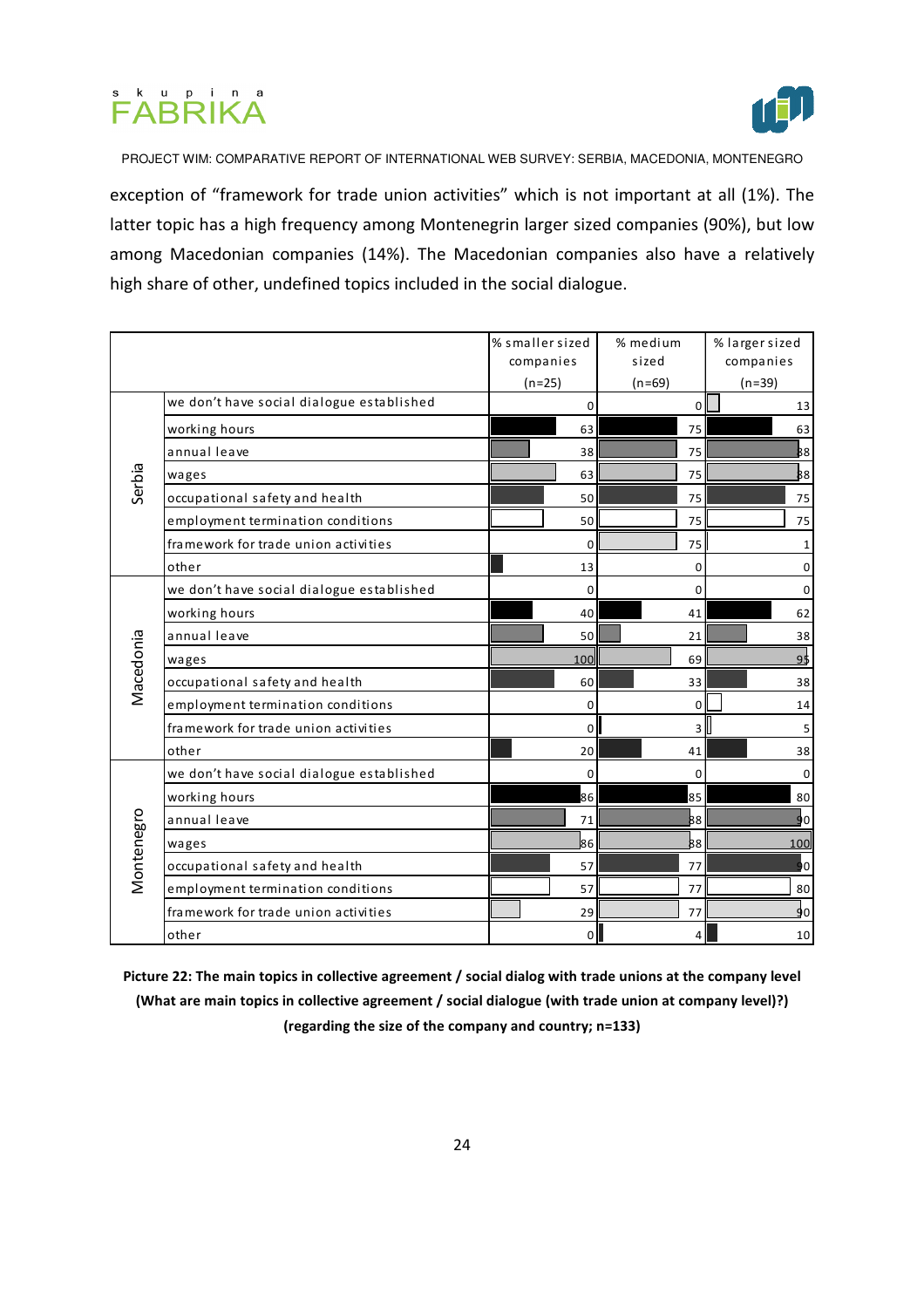



## WORKS COUNCILS

The third part of the analysis focuses on the presence of the works councils at the company level and their role in the social dialog within companies which are organized in such a way. This part also includes selective question Do you have Works council organized at company level? which provided answers of all participants on subject of having trade unions or not. If a respondent answered that there is a works council organized at the company level, they were again asked three more questions related to the works councils function.

Most of the companies do not have organized works councils at the company level (89%). Only 11% of all respondents within three countries stated that they have organized works councils. Complete analysis in this chapter needs to be interpreted with caution, because there was only small amount of companies included in this part of the analysis.





The share of organized works councils (18%) is the highest among Macedonian companies, even though this share is still very low. Montenegrin (9%) and Serbian (6%) companies have very small shares of organized works councils.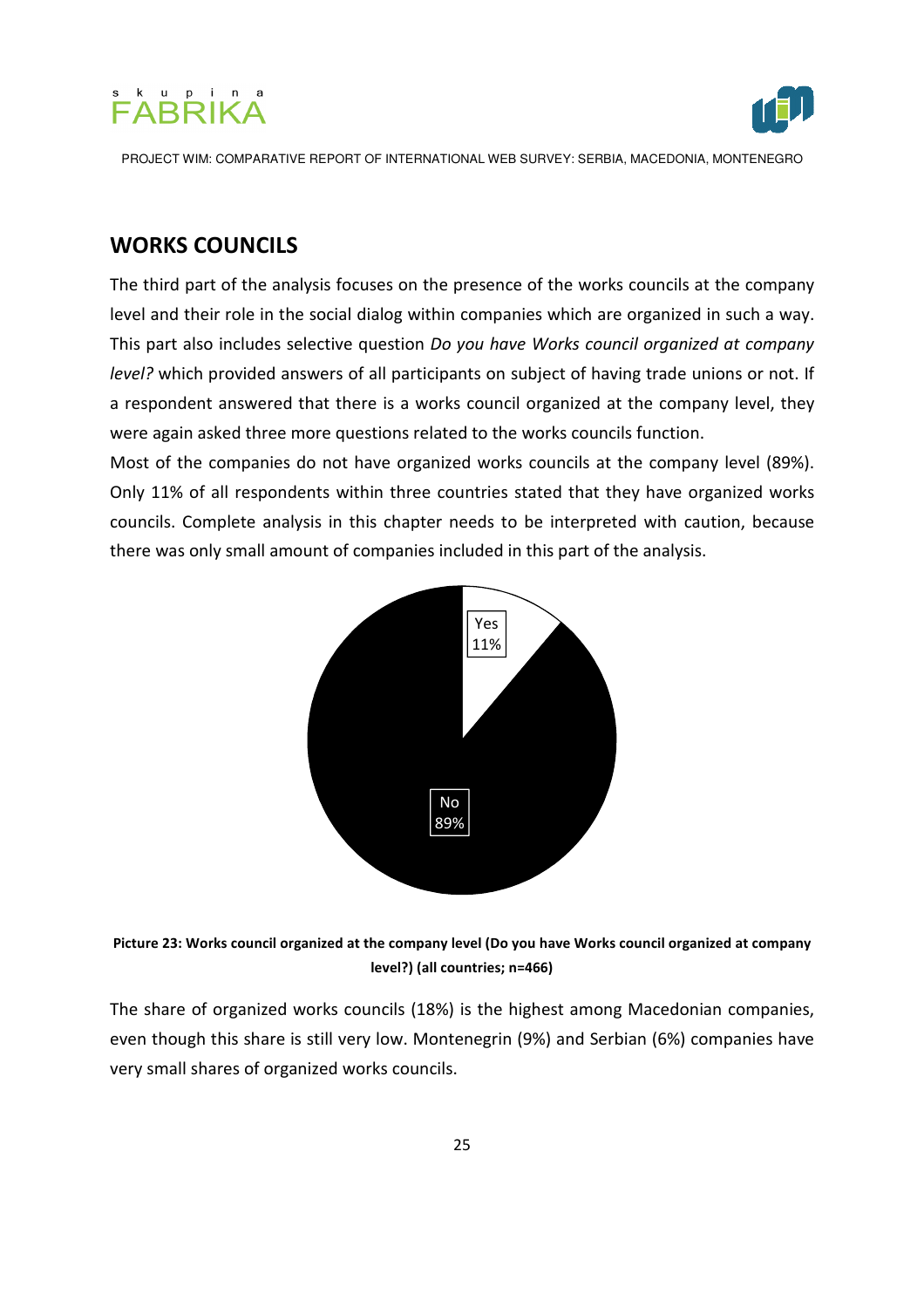





Picture 24: Works council organized at the company level (Do you have Works council organized at company level?) (by country; n=466)

Works councils appear to be slightly more significant for medium sized companies (11%) than for smaller sized (5%) and even more for larger sized companies (4%).



Picture 25: Works council organized at the company level (Do you have Works council organized at company level?) (regarding the size of the company; n=411)

The share of organized works councils (17%) is the highest among Montenegrin medium sized companies, while Serbian larger sized companies have no works council at all. Serbian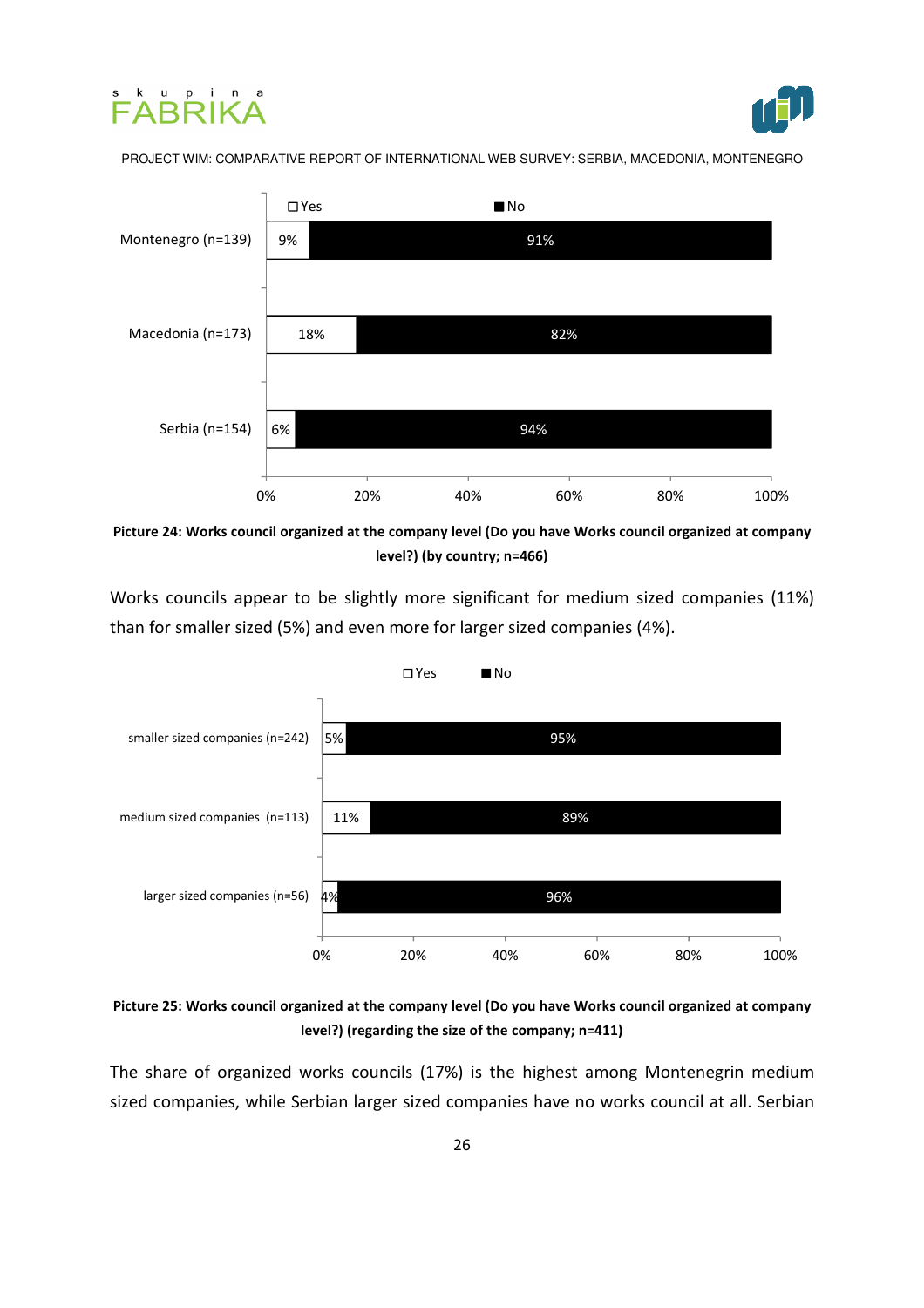



PROJECT WIM: COMPARATIVE REPORT OF INTERNATIONAL WEB SURVEY: SERBIA, MACEDONIA, MONTENEGRO medium sized companies are the second largest group by the organization of works council (9%). The shares of companies which have organized works council varies from only 4% to 7%.



Picture 26: Works council organized at the company level (Do you have Works council organized at company level?) (regarding the size of the company and country; n=411)

What is the works council's role in a decision making process in the companies? The most common role is consultation (65%), but also the role of information is fairly common (63%). Co-determination seems to have a marginal role. The picture below suggests that the works councils however have some roles in decision making process, since a small share (13%) of the companies have chosen the answer "none". Also, more than 15% of the companies provided "don't know" as an answer to this question, which shows that in each country there is a lack of information about role and purpose of the works councils.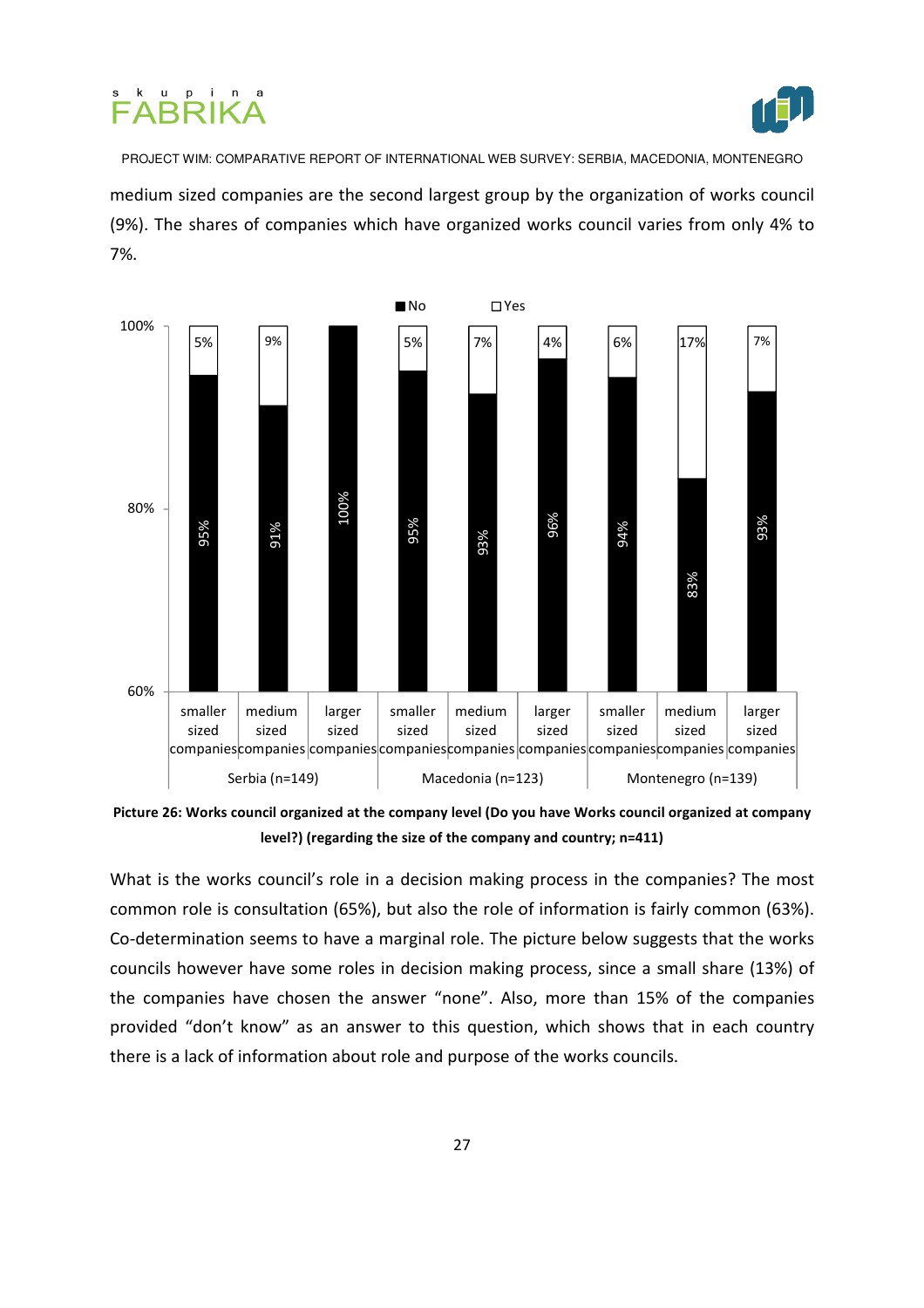





Picture 27: Works council's role in decision making in the company (What is the Works council's role in decision making in your company?) (all countries; n=40)

The consultation role is of the highest importance among Montenegrin companies (92%), and is also very important among Serbian companies (71%), but has relatively low importance among Macedonian (48%) companies – almost half lower than among Montenegrins. Compared to other roles, the information role is most evenly distributed among countries and has the lowest importance among Serbian companies (57%), and is the highest among Montenegrins (67%). Significant differences occur in the role of codetermination which is not important for Montenegrin and Serbian companies at all, but has a significantly more important role for Macedonian companies (33%), even though this is the least important role for the latter. Macedonian companies were also the only one which claimed the works council has no role in decision making process in the company (24%).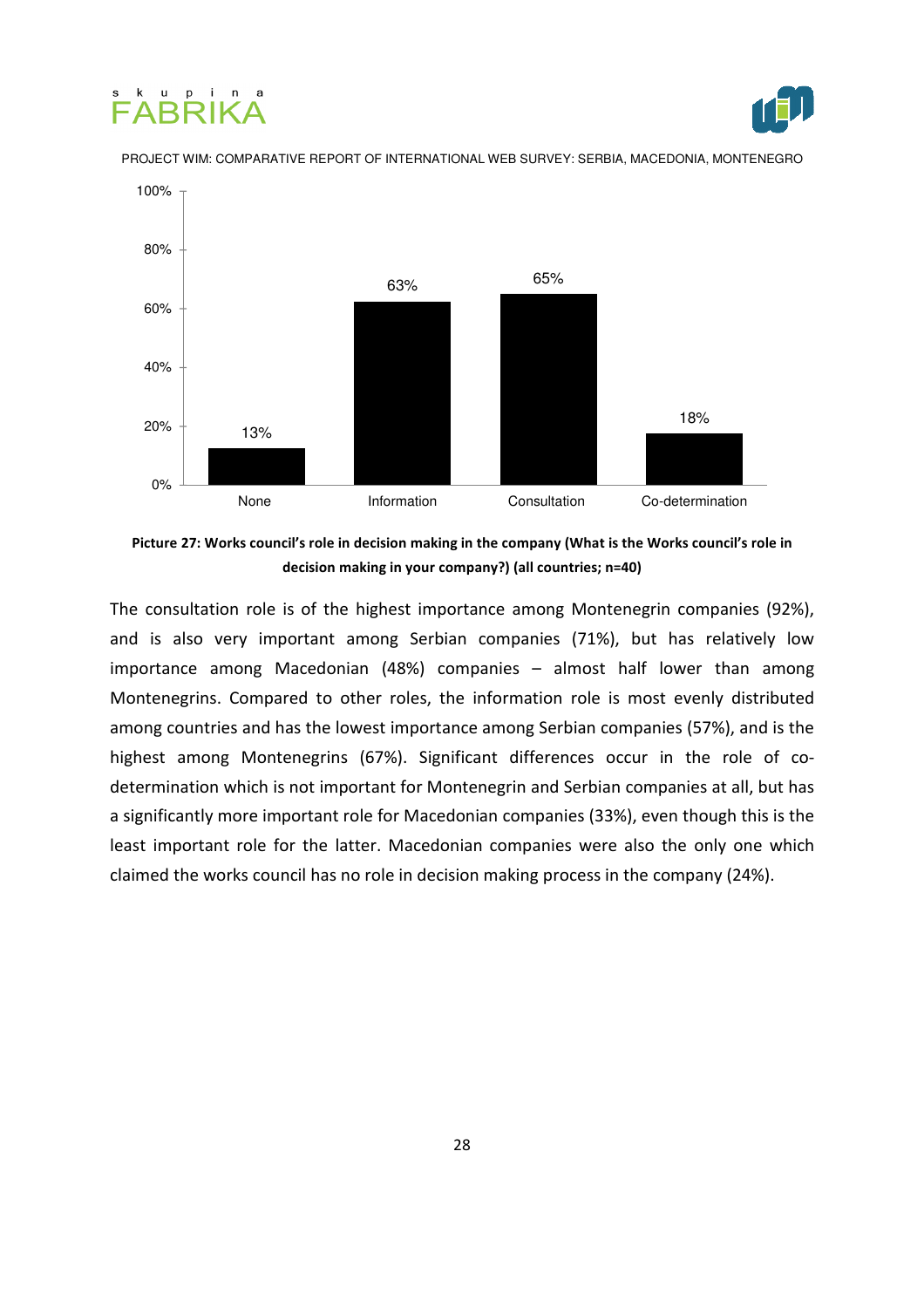





Picture 28: Works council's role in decision making in the company (What is the Works council's role in decision making in your company?) (by country; n=40)

Regarding the size of the companies, more than two thirds (67%) of the smaller sized companies have chosen the role of consultation as main works councils' decision making role, which is slightly more relevant role than the role of information (58%). The importance of the role of information increases with the size of the company and reaches 100% incidence among larger sized companies. The numerus is very small, so reliability of results must be read with caution. The role of consultation is otherwise the most important among medium sized companies (70%), but the least important among larger sized companies (50%).

As some of the respondents did not indicate the number of employees in their companies, it is impossible to define which size of companies is characterized by the role of codetermination.

The smaller sized (8%) and medium sized (10%) companies stated that works council plays no role in decision making process, which was more often than larger sized companies where this option was not selected at all.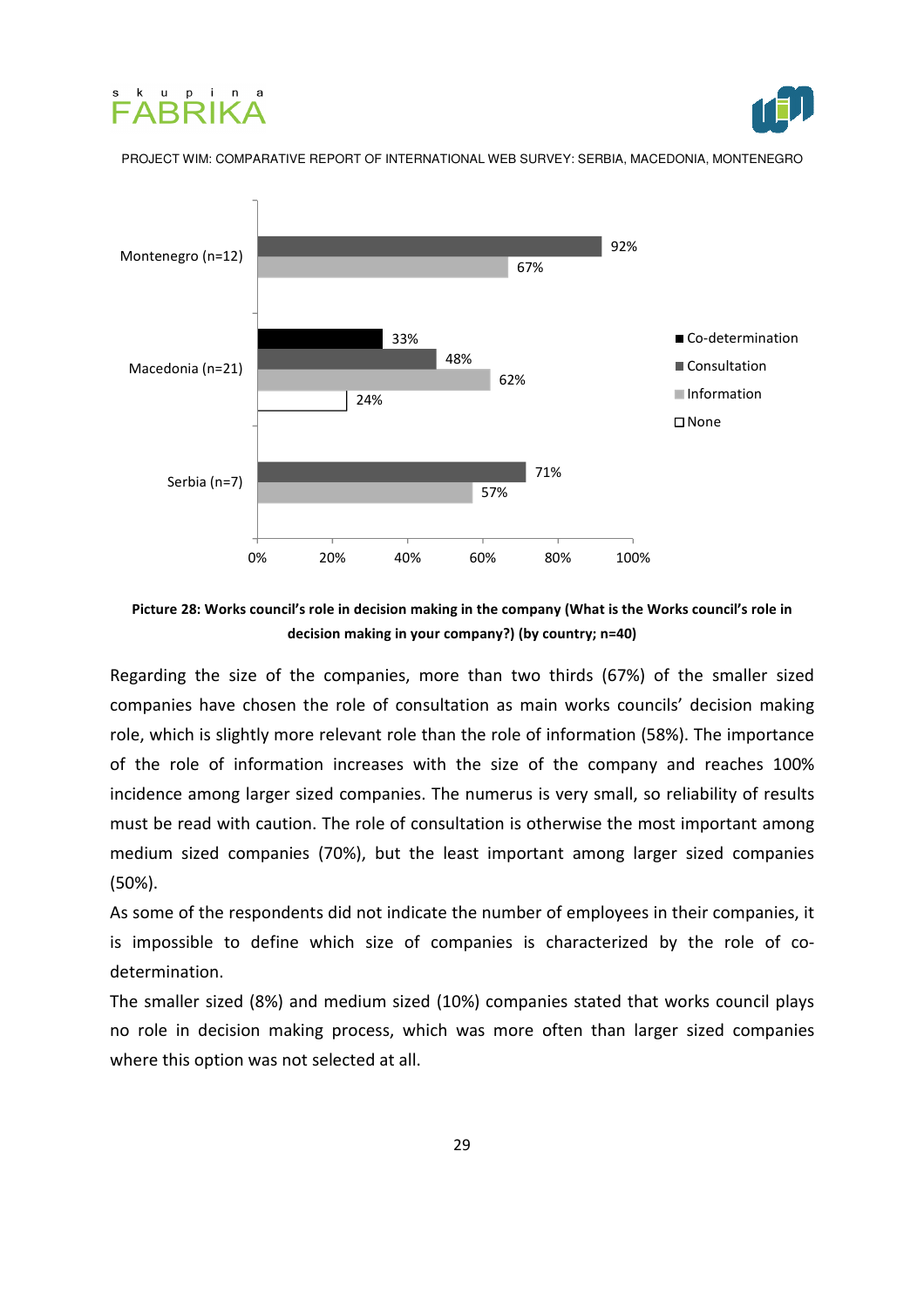







According to the size of the company, the roles of information and consultation have higher importance among Montenegrin smaller sized companies (80% each), but no importance among Macedonian smaller sized companies. The role of information is also significantly more important among Serbian medium sized companies (100%) than among Macedonian (67%) and Montenegrin (50%), while the role of consultation reaches 100% presence among Serbian and Montenegrin medium sized companies, but has no role among Macedonian medium sized companies.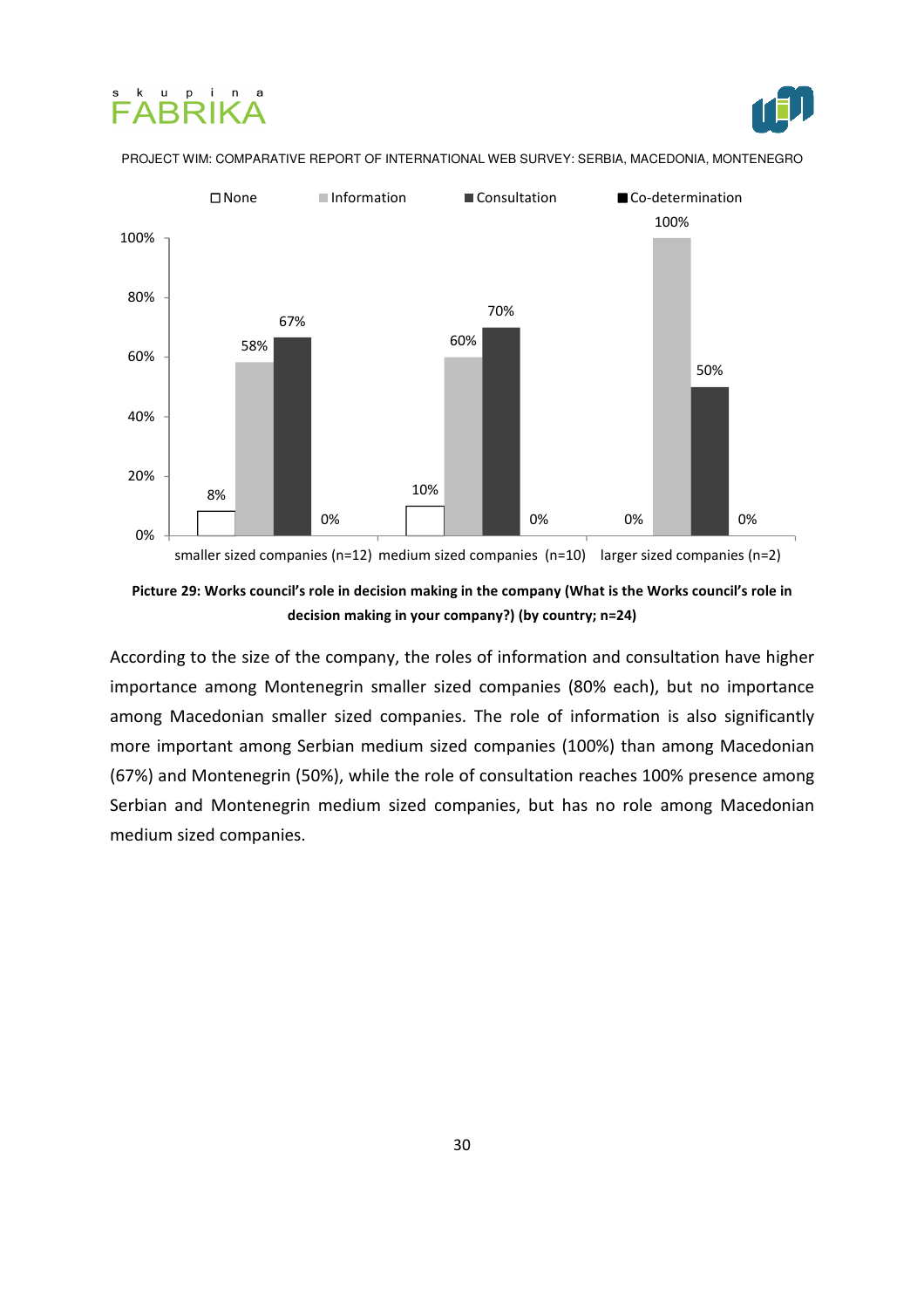



|            |                  | smaller sized | medium sized | larger sized |
|------------|------------------|---------------|--------------|--------------|
|            |                  | companies     | companies    | companies    |
|            |                  | $(n=12)$      | $(n=10)$     | $(n=2)$      |
| Serbia     | None             | 0%            | 0%           |              |
|            | Information      | 50%           | 100%         |              |
|            | Consultation     | 67%           | 100%         |              |
|            | Co-determination | 0%            | 0%           |              |
| Macedonia  | None             | 100%          | 33%          | 0%           |
|            | Information      | 0%            | 67%          | 100%         |
|            | Consultation     | 0%            | 0%           | 0%           |
|            | Co-determination | 0%            | 0%           | 0%           |
| Montenegro | None             | 0%            | 0%           | 0%           |
|            | Information      | 80%           | 50%          | 100%         |
|            | Consultation     | 80%           | 100%         | 100%         |
|            | Co-determination | 0%            | 0%           | 0%           |

Picture 30: Works council's role in decision making in the company (What is the Works council's role in decision making in your company?) (regarding the size of the company and by country; n=24)

The average rate of trade unions' role is 6.60 on 10-level scale. Almost three quarters (73%) of respondents estimated the trade unions' role with the rate higher than or equal to 6. Those respondents most frequently estimated the trade unions' role with the rates of 8 (23%) and 6 (20%). The respondents who estimated the trade unions' role with the rates lower or equal to 5 (28%) most frequently estimated their role with the rate of 5 (18%).

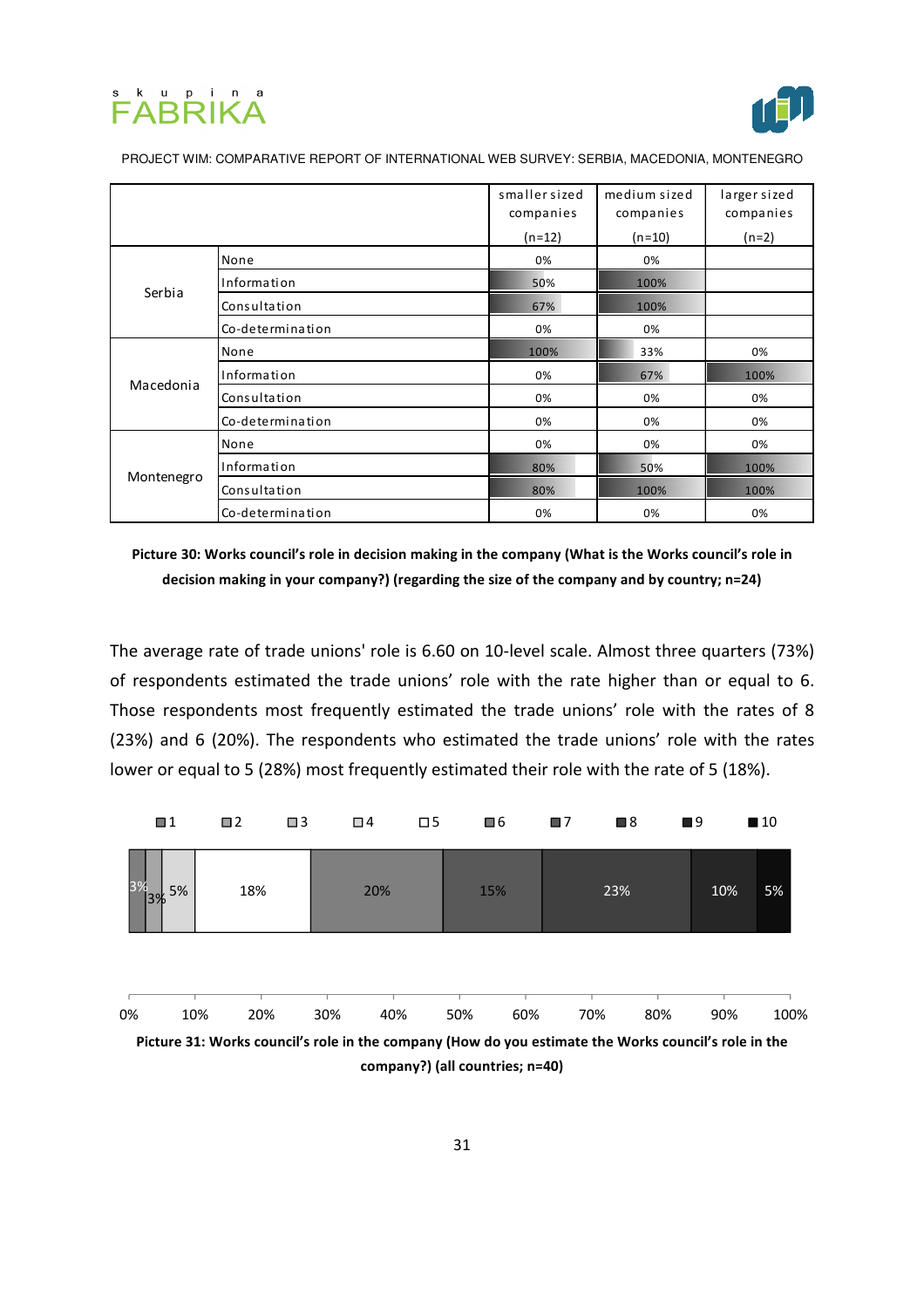



As presented in the picture below, the Montenegrin respondents estimated the trade unions' role with the highest rates (7.00); this estimations are slightly lower among Macedonian companies (6.46) while Serbian respondents estimated the trade union's role with the lowest rate (5.86).



#### Picture 32: Works council's role in the company (How do you estimate the Works council's role in the company?) (by country; n=40)

The picture below represents the average works council's role rate regarding the size of the company. The average role rate among larger sized companies (7.50) is the highest while it is the lowest among medium sized companies (6.10). The average role rate among smaller sized companies (6.80) is for the same rate (0.7) lower than among larger sized companies, and higher than among medium sized companies.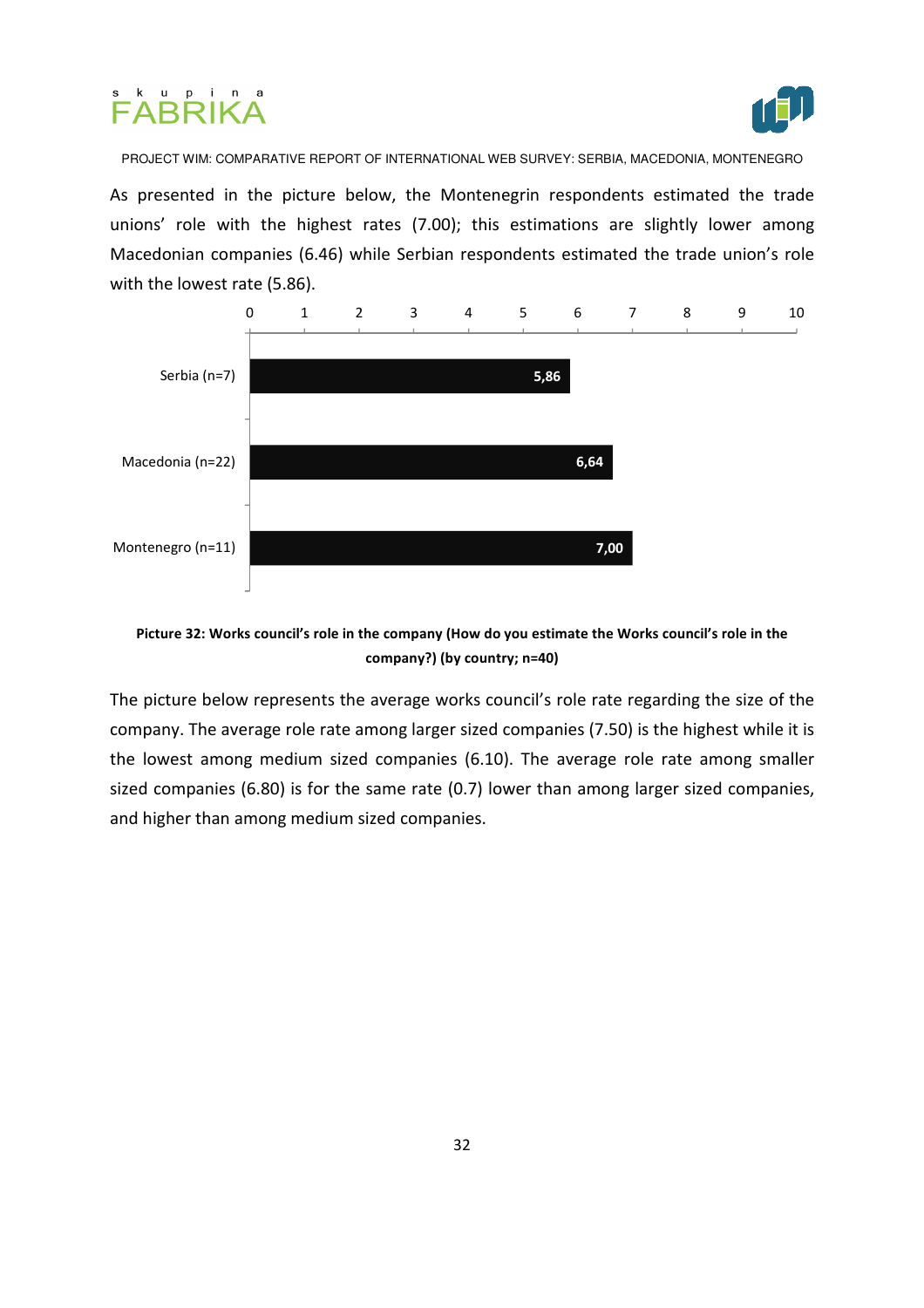





Picture 33: Works council's role in the company (How do you estimate the Works council's role in the company?) (regarding the size of the company; n=23)

Montenegrin companies estimated the works council's role with the highest rate among smaller sized companies (7.33). Medium sized companies rated it similarly, but works council's role among Macedonian companies is slightly higher (6.25) than among Serbian and Montenegrins (both 6.00). The biggest difference occurs among rates of Macedonian and Montenegrin larger sized companies where Montenegrin companies made estimations with the highest possible rate (10.00) and Macedonian with the rate 5.0.

However, the numerus of respondents answering this question is very small, so results must be considered as not completely reliable (i.e. in case of Montenegro this is an answer of only one large company).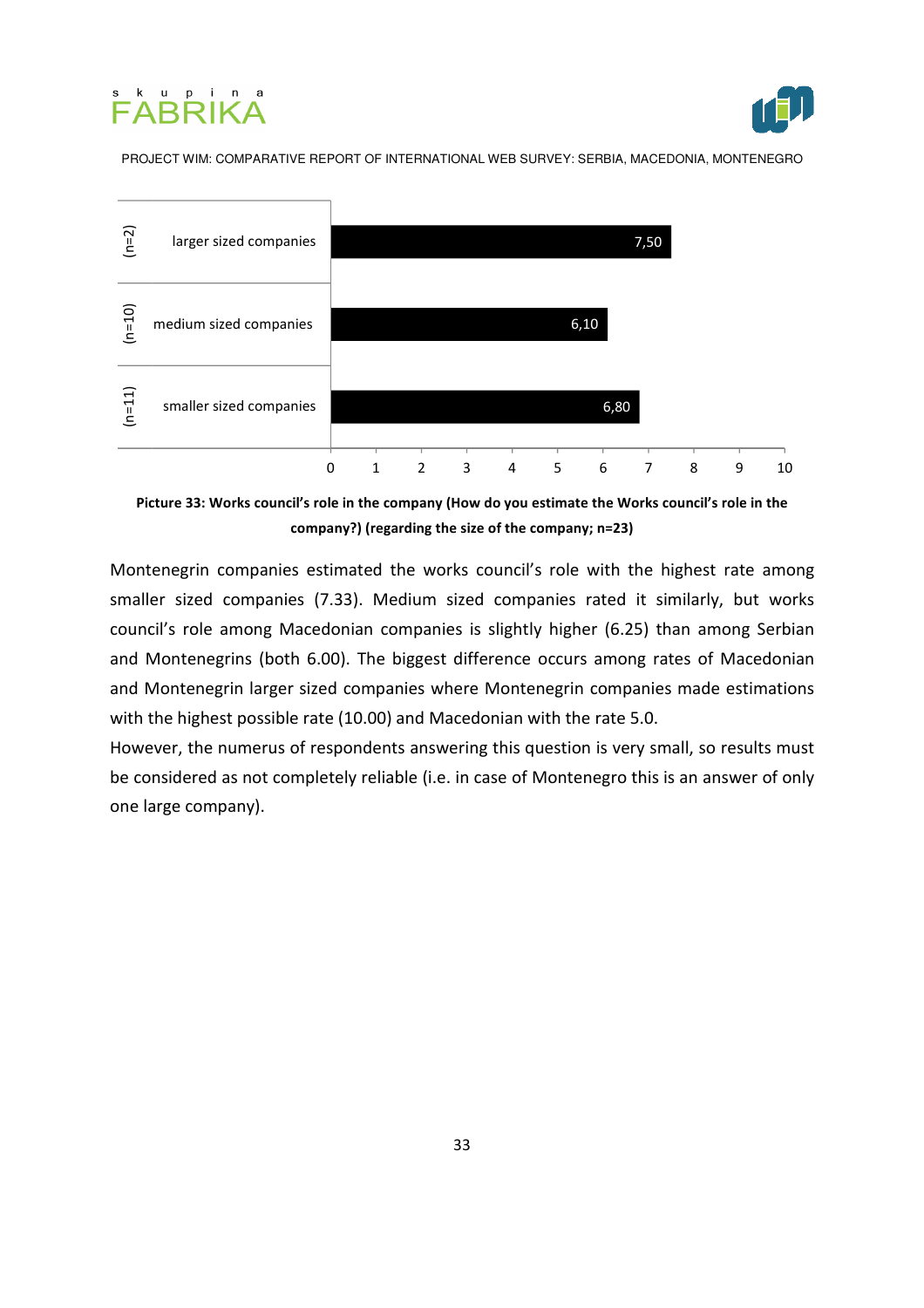





Picture 34: Works council's role in the company (How do you estimate the Works council's role in the company?) (regarding the size of the company and country; n=23)

The main topics of dialogue within works council are presented in the picture below. The most common topic (73%) is "wages", but also high share of the companies (65%) claimed "occupational safety and health" is the topic of dialogue with the works councils. The topics "working hours" and "annual leave" are represented in the share of 35%; respondents also stated that there are some other forms of social dialogue (35%). The least common topics appear to be "employment termination conditions" (24%) and "framework for works council activities" (11%).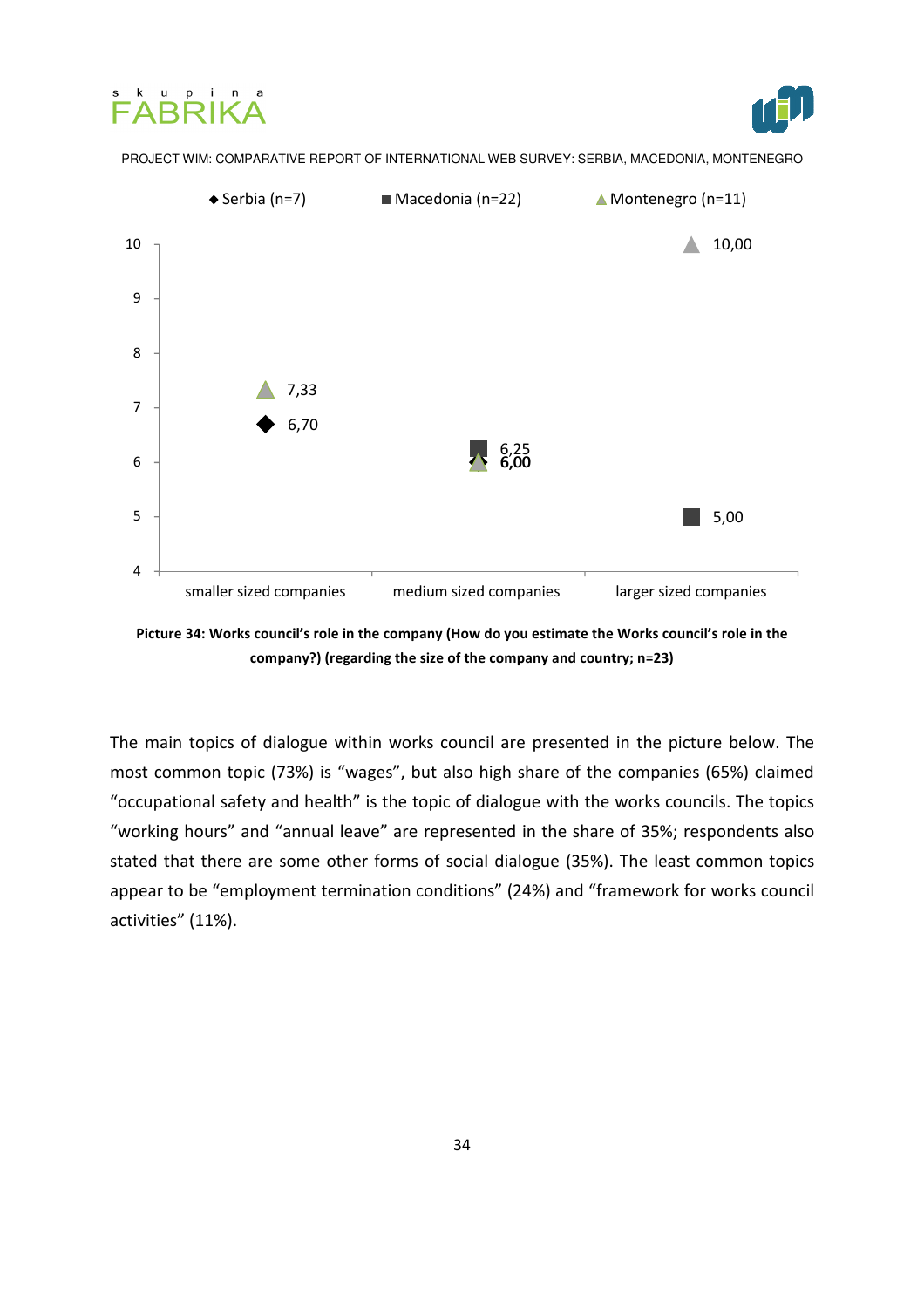#### ku pin FARRIKA j



#### PROJECT WIM: COMPARATIVE REPORT OF INTERNATIONAL WEB SURVEY: SERBIA, MACEDONIA, MONTENEGRO



Picture 35: The main topics of dialogue with works council (What are the main topics of dialogue with works council?) (all countries; n=37)

The topic "wages" is the most common topic of works councils' dialogue among all included countries, but has the highest share of frequency among Serbian companies (83%). The difference arises in the topic "occupational safety and health" which is common topic among Macedonian (68%) and Montenegrin (67%) companies, but only every second Serbian company claimed to have it in a dialogue. The opposite situation is within the "working hours" where half of the Serbian companies (50%) contain it in a dialogue while this share is lower among Macedonian (32%) and Montenegrin (33%) companies. The biggest difference occurs within "annual leave" which is one of the most common topics among Montenegrin companies (67%), but has low importance among Serbian (33%) and Macedonian (23%) companies.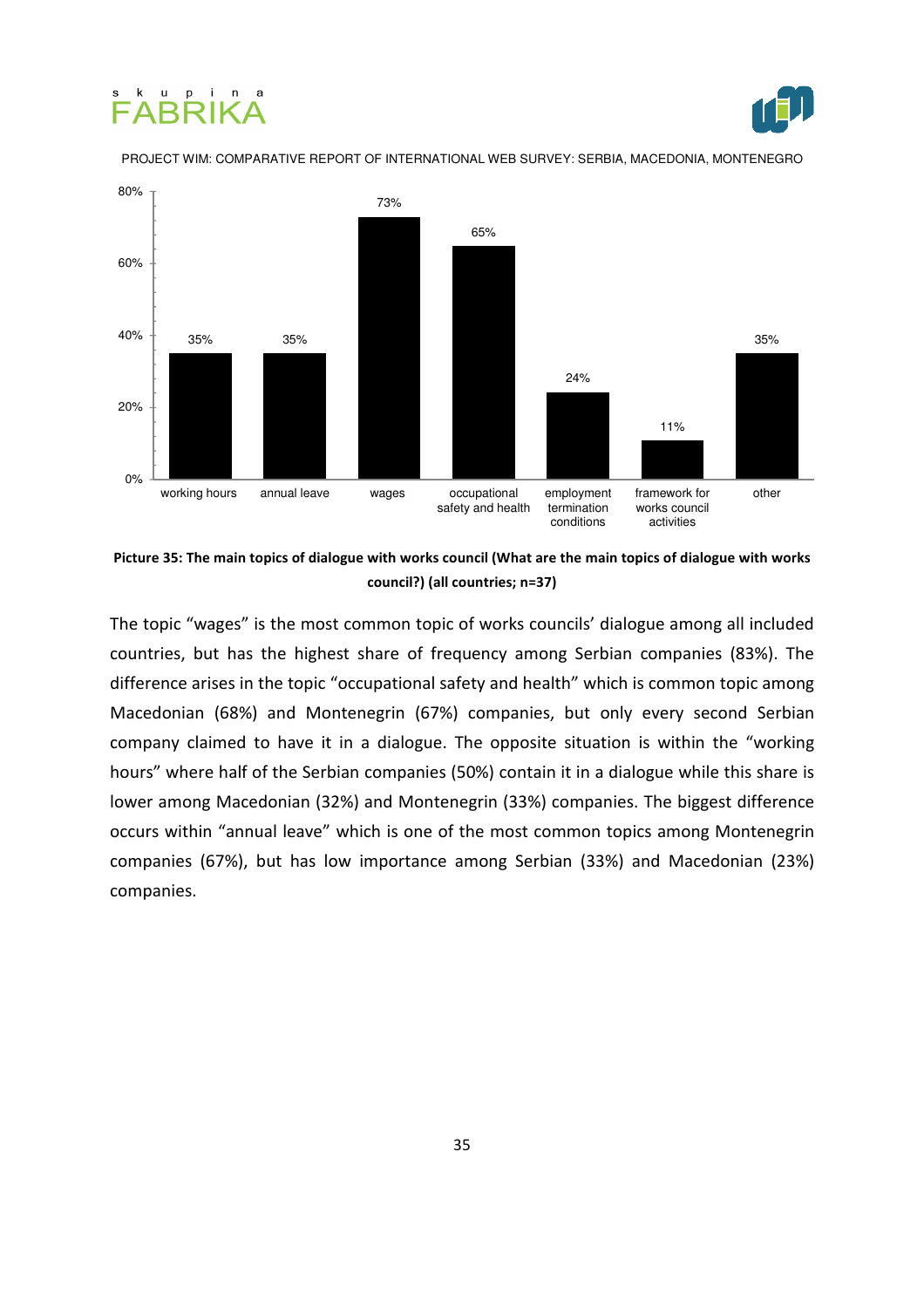





Picture 36: The main topics of dialogue with works council (What are the main topics of dialogue with works council?) (by country; n=37)

"Wages" is the most common topic among smaller sized companies (78%); "annual leave" is important as well, but with a significantly lower share (44%). The rest of the topics are not that common. Medium sized companies seem to have different priorities – "occupational safety and health" is contained in a dialogue with the highest share (70%) and "wages", which makes a high importance among all groups, occurs in 50%. Larger sized companies in addition to the wages contained topics "working hours" and "occupational safety and health", all in 100%.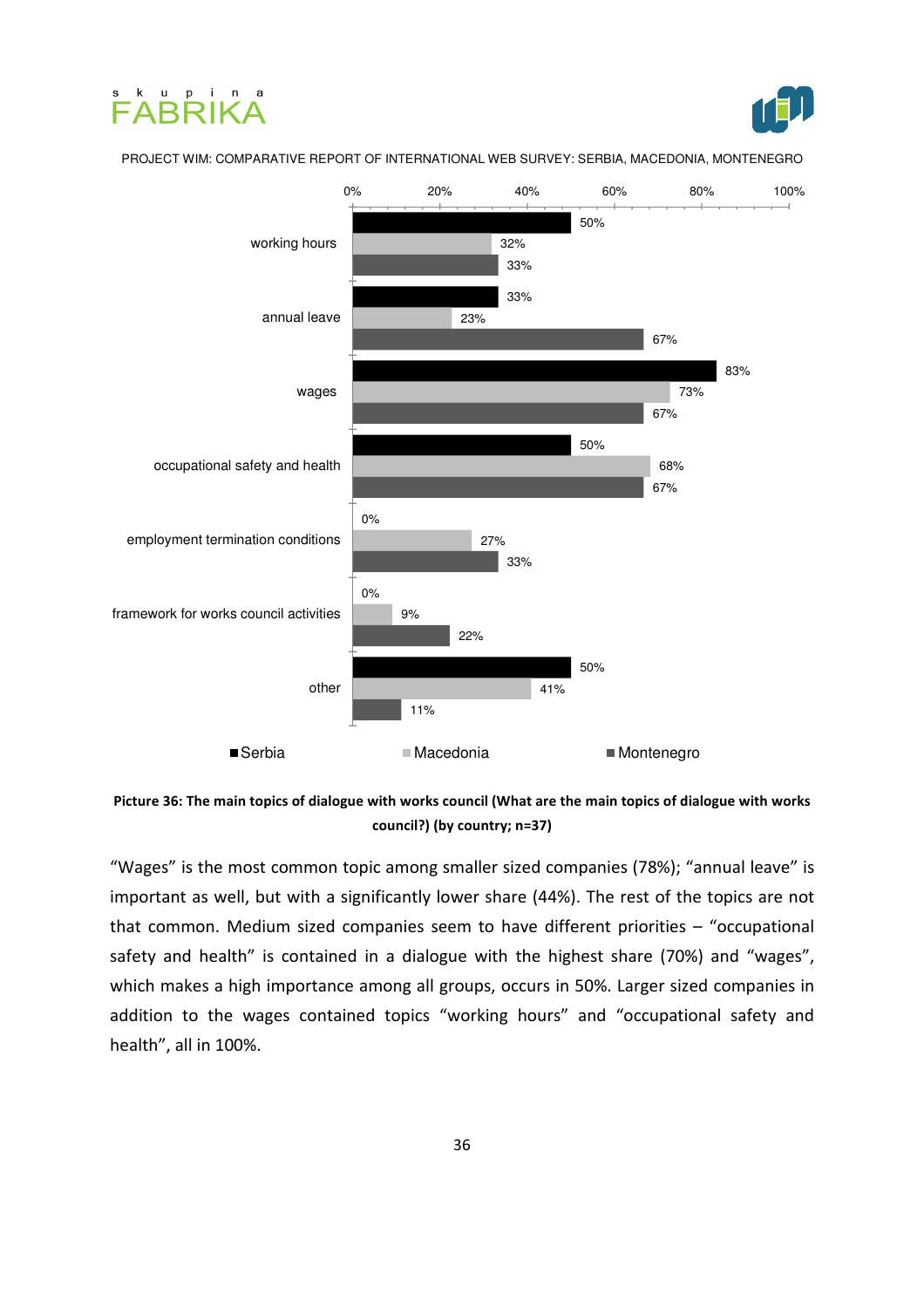



|                                        | smaller sized<br>companies<br>$(n=9)$ | medium sized<br>companies<br>$(n=10)$ | larger sized<br>companies<br>$(n=2)$ |
|----------------------------------------|---------------------------------------|---------------------------------------|--------------------------------------|
| working hours                          | 33%                                   | 40%                                   | 100%                                 |
| lannual leave                          | 44%                                   | 40%                                   | 50%                                  |
| wages                                  | 78%                                   | 50%                                   | 100%                                 |
| occupational safety and health         | 33%                                   | 70%                                   | 100%                                 |
| employment termination conditions      | 11%                                   | 20%                                   | 50%                                  |
| framework for works council activities | 0%                                    | 10%                                   | 50%                                  |
| <b>l</b> other                         | 33%                                   | 10%                                   | 0%                                   |

Picture 37: The main topics of dialogue with works council (What are the main topics of dialogue with works council?) (regarding the size of the company; n=21)

The question Are there any other forms of social dialogue in your company? has been posed to all the respondents regardless of them having trade unions and works councils or not. As shown in the picture below, most companies do not have any other form of social dialogue (77%).





As presented in the picture below, there are significant differences among countries according to whether their companies have some other forms of social dialogue: Montenegrin companies claimed having other forms of the dialog in the highest share (35%)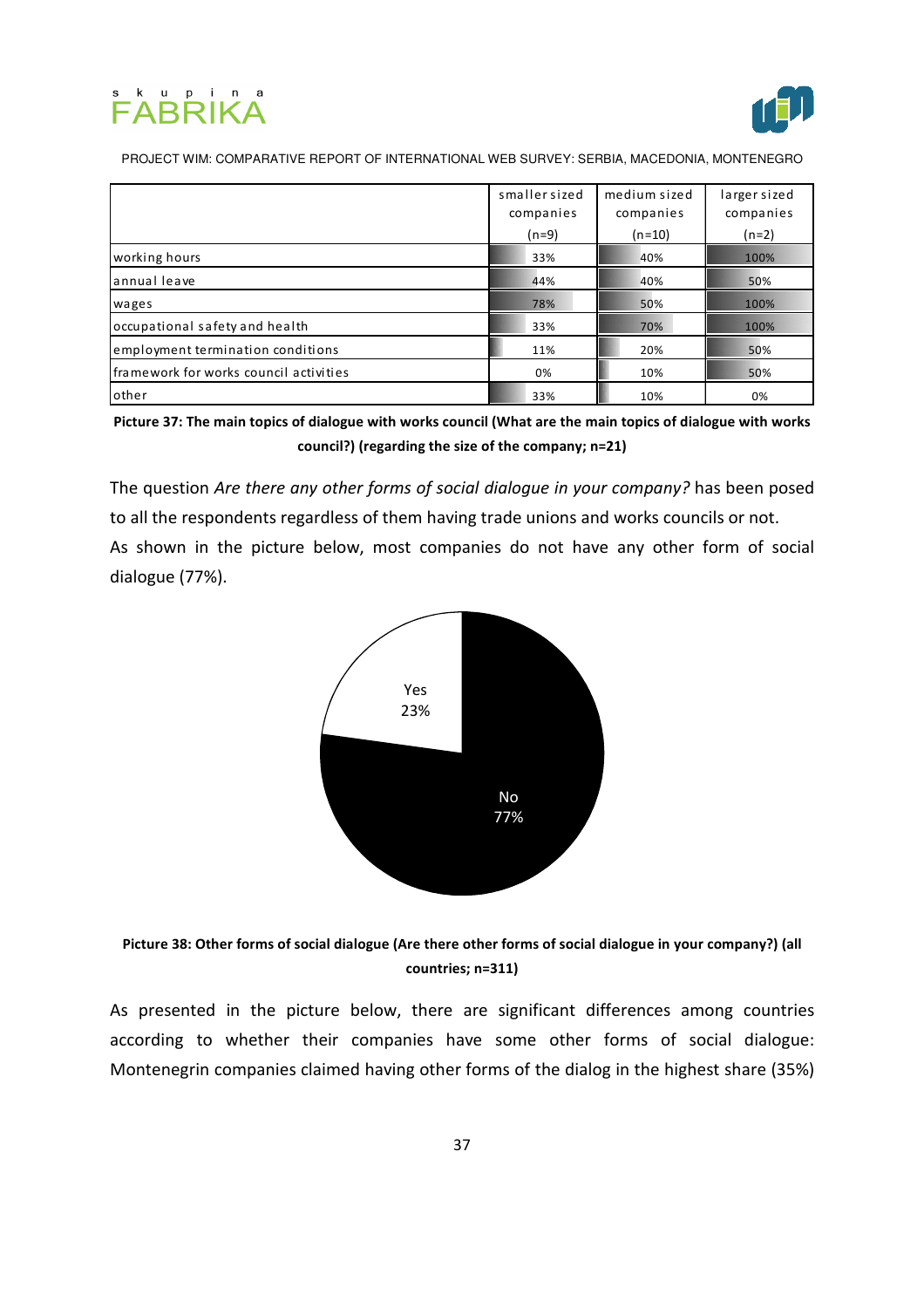



while there are only few Macedonian companies (6%) that have it. Other forms of social dialogue are present in Serbian companies (22%).



Picture 39: Other forms of social dialogue (Are there other forms of social dialogue in your company?) (by country; n=311)

Regarding the company size, there are no differences between smaller and medium sized companies while both claimed to have other forms of social dialogue (26%) – the share is significantly lower among larger sized companies (9%).



Picture 40: Other forms of social dialogue (Are there other forms of social dialogue in your company?) (regarding the size of the company; n=284)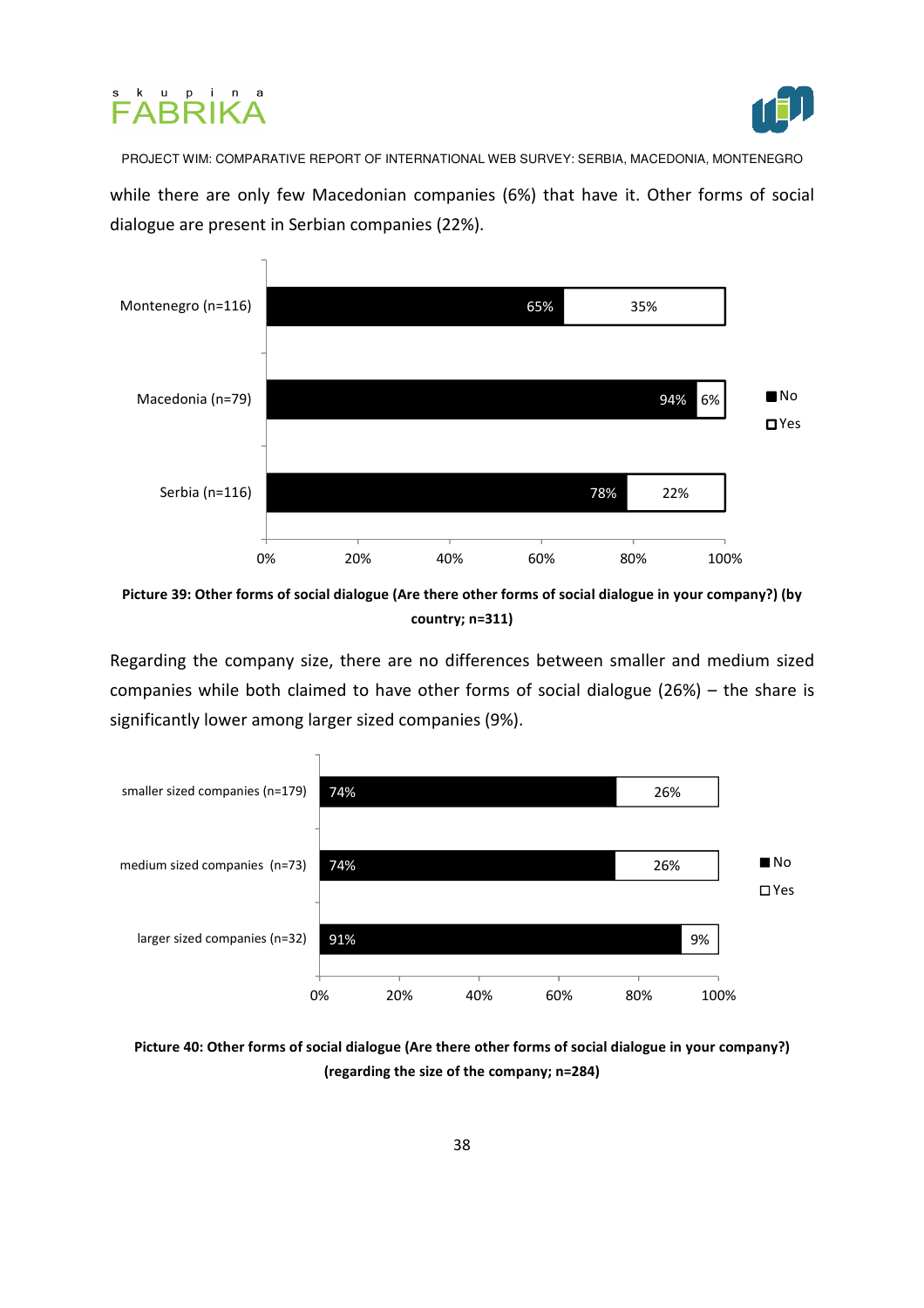



Montenegrin smaller sized companies claimed to have some other forms of social dialogue in the highest share (36%) comparing to the smaller sized companies from Serbia (22%) and Macedonia (0%).The Montenegrin larger sized companies are the only ones of such a size which claimed having other forms of social dialogue (33%).



Picture 41: Other forms of social dialogue (Are there other forms of social dialogue in your company?) (regarding the size of the company and country; n=284)

If respondent answered that the company has some other form of social dialogue (23%), they were asked which forms these are.

The open answers were classified into 4 groups, presented in the picture below: